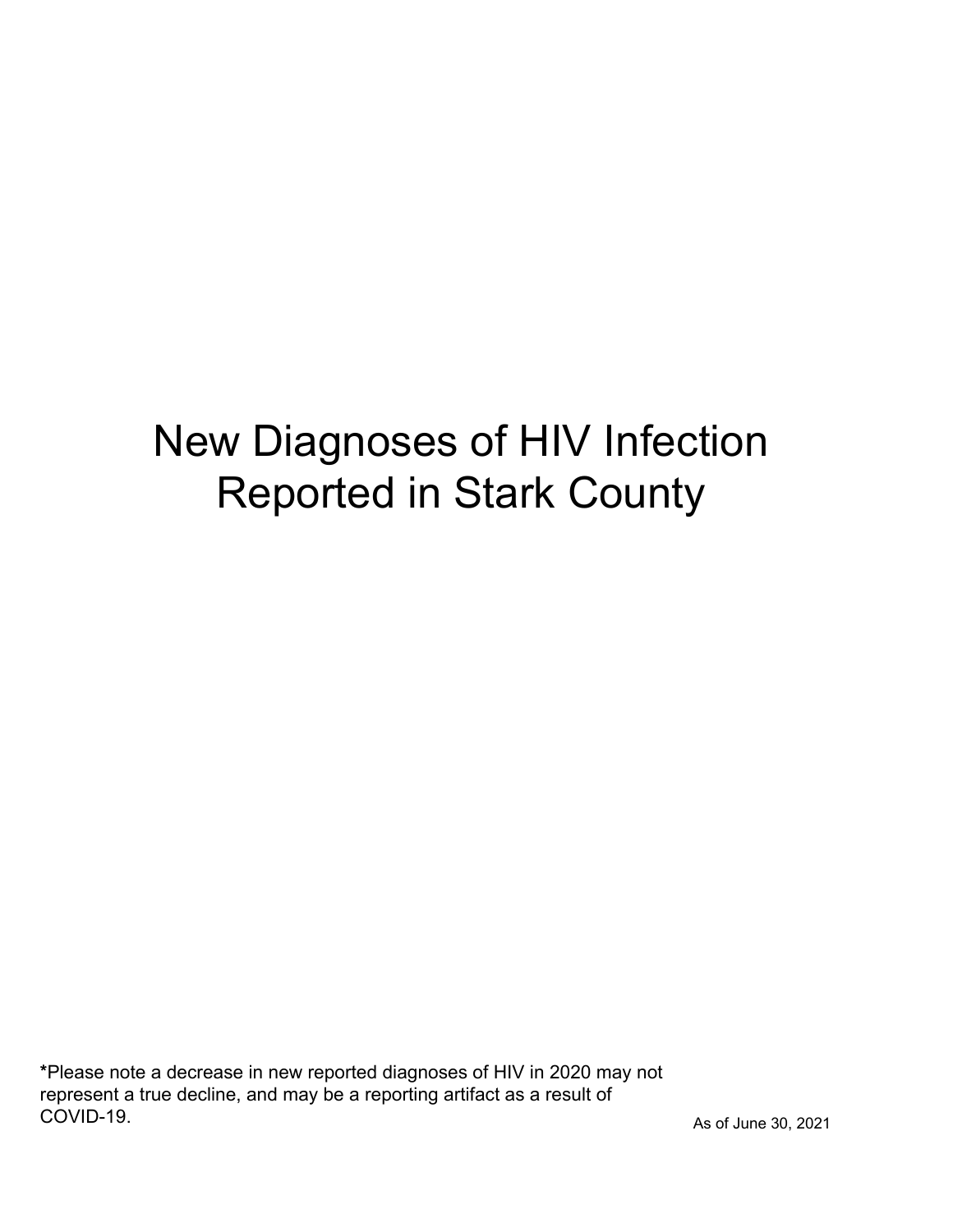# **Reported new diagnoses of HIV infection in 2020 by disease status and selected characteristics, Stark County**

|                                              |                   | 2020 diagnosis of HIV    |      |                          |                       |              | <b>Disease Status</b> |     |             |  |
|----------------------------------------------|-------------------|--------------------------|------|--------------------------|-----------------------|--------------|-----------------------|-----|-------------|--|
|                                              |                   | infection                |      |                          | <b>HIV (not AIDS)</b> |              | HIV & later AIDS      |     | <b>AIDS</b> |  |
| Characteristic                               | Rate <sup>a</sup> | No.                      | $\%$ | No.                      | %                     | No.          | %                     | No. | $\%$        |  |
| Sex at birth                                 |                   |                          |      |                          |                       |              |                       |     |             |  |
| Males                                        | 14.5              | 26                       | 90%  | 22                       | 88%                   | 4            | 100%                  |     |             |  |
| Females                                      | $\star$           | 3                        | 10%  | 3                        | 12%                   |              |                       |     |             |  |
| Age at diagnosis (yr)                        |                   |                          |      |                          |                       |              |                       |     |             |  |
| $<13$                                        | $\star$           |                          |      |                          |                       |              |                       |     |             |  |
| $13 - 14$                                    | $\star$           | $\overline{a}$           |      | $\overline{a}$           |                       |              |                       |     |             |  |
| 15-19                                        | $\star$           | 4                        | 14%  | 4                        | 16%                   |              |                       |     |             |  |
| 20-24                                        | 36.3              | 8                        | 28%  | 7                        | 28%                   | 1            | 25%                   |     |             |  |
| 25-29                                        | 21.7              | 5                        | 17%  | 4                        | 16%                   | 1            | 25%                   |     |             |  |
| 30-34                                        | $\star$           | 3                        | 10%  | 2                        | 8%                    | $\mathbf{1}$ | 25%                   |     |             |  |
| 35-39                                        | $\star$           | 3                        | 10%  | 3                        | 12%                   | ٠            |                       |     |             |  |
| 40-44                                        | $\star$           | 1                        | 3%   | 1                        | 4%                    |              |                       |     |             |  |
| 45-49                                        | $\star$           | 2                        | 7%   | 1                        | 4%                    | $\mathbf{1}$ | 25%                   |     |             |  |
| 50-54                                        | $\star$           | 1                        | $3%$ | 1                        | 4%                    |              |                       |     |             |  |
| 55-64                                        | $\star$           | 1                        | $3%$ | 1                        | 4%                    |              |                       |     |             |  |
| $65+$                                        | $\star$           | $\mathbf{1}$             | $3%$ | 1                        | 4%                    |              |                       |     |             |  |
| Race/Ethnicity <sup>b</sup>                  |                   |                          |      |                          |                       |              |                       |     |             |  |
| American Indian/Alaska Native                | $\star$           |                          |      |                          |                       |              |                       |     |             |  |
| Asian/Pacific Islander                       | $\star$           | ٠                        |      |                          |                       |              |                       |     |             |  |
| Black/African-American                       | 48.2              | 14                       | 48%  | 14                       | 56%                   |              |                       |     |             |  |
| Hispanic/Latinx                              | $\star$           | $\overline{\phantom{a}}$ | ٠    | $\overline{\phantom{a}}$ | ٠                     |              |                       |     |             |  |
| White                                        | 4.7               | 15                       | 52%  | 11                       | 44%                   | 4            | 100%                  |     |             |  |
| Multi-Race                                   |                   |                          |      |                          |                       |              |                       |     |             |  |
| Race/Ethnicity <sup>b</sup> and Sex at birth |                   |                          |      |                          |                       |              |                       |     |             |  |
| American Indian/Alaska Native Males          | $\star$           |                          |      |                          |                       |              |                       |     |             |  |
| American Indian/Alaska Native Females        | $\star$           |                          |      |                          |                       |              |                       |     |             |  |
| Asian/Pacific Islander Males                 |                   |                          |      |                          |                       |              |                       |     |             |  |
| Asian/Pacific Islander Females               | $\star$           | ٠                        | ٠    | $\blacksquare$           |                       |              |                       |     |             |  |
| Black/African-American Males                 | 77.6              | 11                       | 38%  | 11                       | 44%                   |              |                       |     |             |  |
| Black/African-American Females               | $\star$           | 3                        | 10%  | 3                        | 12%                   |              |                       |     |             |  |
| Hispanic/Latino Males                        | $\star$           |                          |      |                          |                       |              |                       |     |             |  |
| Hispanic/Latina Females                      | $\star$           | Ĭ.                       |      |                          |                       |              |                       |     |             |  |
| <b>White Males</b>                           | 9.7               | 15                       | 52%  | 11                       | 44%                   | 4            | 100%                  |     |             |  |
| <b>White Females</b>                         | $\star$           |                          |      |                          |                       |              |                       |     |             |  |
| Multi-Race Males                             | $\star$           |                          |      |                          |                       |              |                       |     |             |  |
| Multi-Race Females                           | $\star$           |                          |      |                          |                       |              |                       |     |             |  |
| Total                                        | 7.8               | 29                       |      | 25                       |                       | 4            |                       |     |             |  |

Notes:

Reported new diagnoses of HIV infection include persons with a diagnosis of HIV (not AIDS), a diagnosis of HIV and an AIDS diagnosis within 12 months (HIV & later AIDS), and concurrent diagnoses of HIV and AIDS (AIDS) who were residents of Ohio at time of initial diagnosis.

Asterisk (\*) indicates rate not calculated for case count <5 due to unstable rates. Dash (-) indicates no cases were reported for the given category.

<sup>a</sup>The rate is the number of persons with a reported diagnosis of HIV infection per 100,000 population calculated using 2020 U.S. Census estimates.

ᵇ Hispanics/Latinx may be of any race. Persons with a race of American Indian/Alaska Native, Asian/Pacific Islander, Black/African-American, White, or Multi-Race are not-Hispanic. Asian/Pacific Islander includes Native Hawaiians.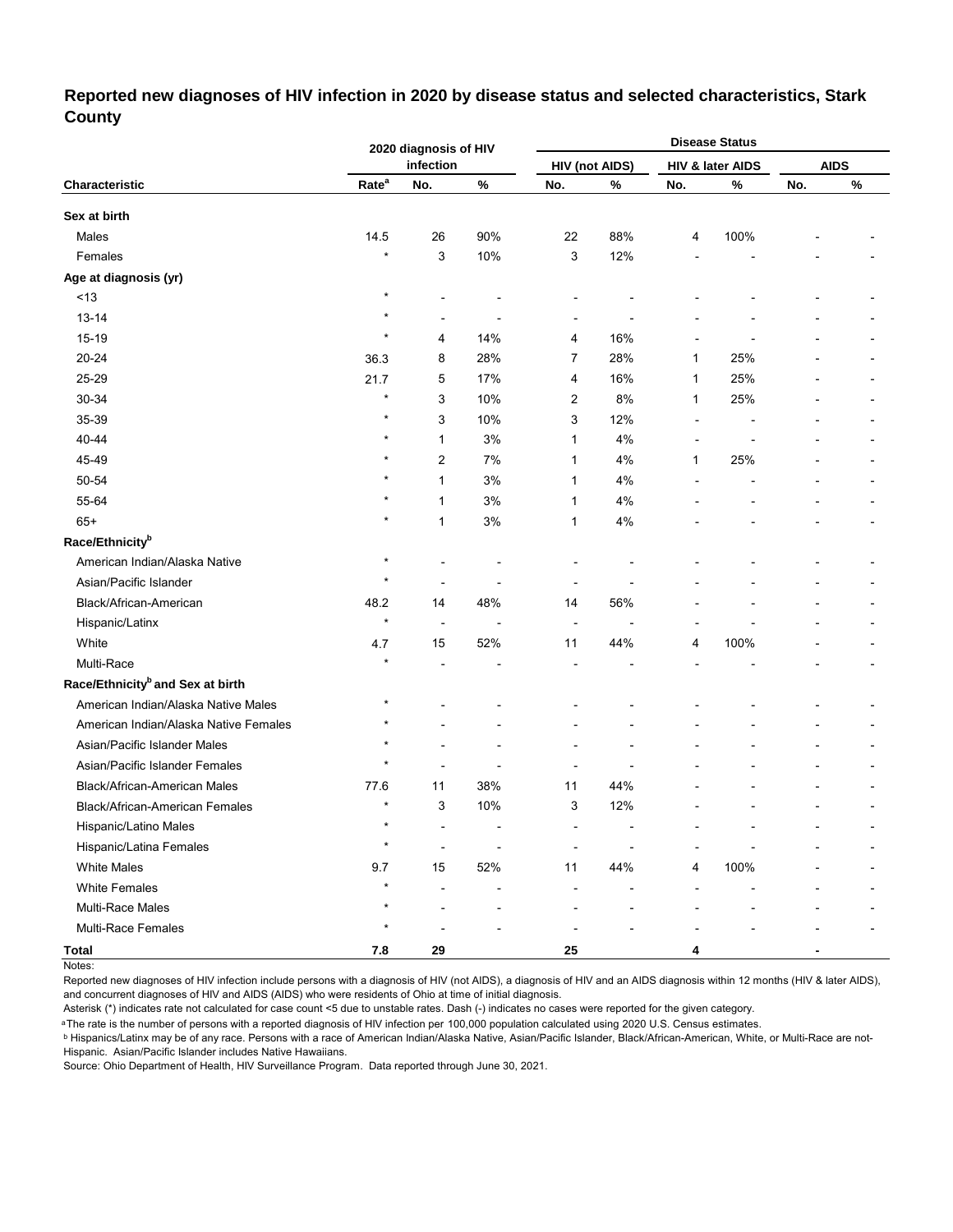# **Reported new diagnoses of HIV infection in 2020 by disease status and transmission category, Stark County**

|                                          |                              | 2020 diagnosis of        | <b>Disease Status</b>    |                              |                          |                          |                          |               |
|------------------------------------------|------------------------------|--------------------------|--------------------------|------------------------------|--------------------------|--------------------------|--------------------------|---------------|
|                                          |                              | <b>HIV infection</b>     |                          | <b>HIV (not AIDS)</b>        |                          | HIV & later AIDS         |                          | <b>AIDS</b>   |
| <b>Transmission Category<sup>a</sup></b> | No.                          | $\%$                     | No.                      | %                            | No.                      | %                        | No.                      | $\frac{0}{0}$ |
| Male adult or adolescent                 |                              |                          |                          |                              |                          |                          |                          |               |
| Male-to-male sexual contact              | 19                           | 73%                      | 16                       | 73%                          | 3                        | 75%                      |                          |               |
| Injection drug use (IDU)                 |                              | ٠                        | $\blacksquare$           | ٠                            |                          | $\overline{\phantom{0}}$ |                          |               |
| Male-to-male sexual contact and IDU      | $\overline{\phantom{a}}$     | $\blacksquare$           | $\overline{\phantom{0}}$ |                              |                          | $\blacksquare$           |                          |               |
| Heterosexual contact                     | $\overline{2}$               | 8%                       | $\overline{2}$           | 9%                           | $\blacksquare$           | $\blacksquare$           |                          |               |
| Other/unknown                            | 5                            | 19%                      | 4                        | 18%                          | 1                        | 25%                      |                          |               |
| Subtotal                                 | 26                           | 100%                     | 22                       | 100%                         | 4                        | 100%                     | -                        |               |
| Female adult or adolescent               |                              |                          |                          |                              |                          |                          |                          |               |
| Injection drug use                       | $\qquad \qquad \blacksquare$ |                          | $\blacksquare$           |                              |                          |                          |                          |               |
| Heterosexual contact                     | 3                            | 100%                     | 3                        | 100%                         | $\overline{\phantom{a}}$ | ٠                        | $\overline{\phantom{0}}$ |               |
| Other/unknown                            | ٠                            | $\overline{\phantom{0}}$ | $\overline{\phantom{a}}$ | ٠                            | $\blacksquare$           | $\blacksquare$           | $\overline{a}$           |               |
| Subtotal                                 | 3                            | 100%                     | 3                        | 100%                         | $\blacksquare$           | $\overline{\phantom{a}}$ | $\overline{\phantom{0}}$ | -             |
| Child (<13 yrs at diagnosis)             |                              |                          |                          |                              |                          |                          |                          |               |
| Perinatal                                | $\overline{\phantom{0}}$     |                          |                          |                              |                          |                          |                          |               |
| Other/unknown                            | $\overline{\phantom{a}}$     | ٠                        | $\overline{\phantom{a}}$ | $\qquad \qquad \blacksquare$ | $\blacksquare$           | ٠                        |                          |               |
| Subtotal                                 | $\overline{\phantom{0}}$     |                          | $\overline{\phantom{a}}$ | ۰                            | $\blacksquare$           |                          |                          |               |
| Total                                    | 29                           |                          | 25                       |                              | 4                        |                          |                          |               |

# **Reported new diagnoses of HIV infection in 2020 by disease status and exposure category, Stark County**

|                                                          |                          | 2020 diagnosis of    |                          |     |                          | <b>Disease Status</b>       |                          |             |
|----------------------------------------------------------|--------------------------|----------------------|--------------------------|-----|--------------------------|-----------------------------|--------------------------|-------------|
|                                                          |                          | <b>HIV</b> infection | <b>HIV (not AIDS)</b>    |     |                          | <b>HIV &amp; later AIDS</b> |                          | <b>AIDS</b> |
| <b>Exposure Category</b> "                               | No.                      | %                    | No.                      | %   | No.                      | %                           | No.                      | %           |
| Male-to-male sexual contact only                         | 18                       | 62%                  | 15                       | 60% | 3                        | 75%                         | $\overline{\phantom{0}}$ |             |
| Injection drug use (IDU) only                            | $\overline{\phantom{0}}$ |                      | $\overline{\phantom{0}}$ |     | $\overline{\phantom{0}}$ | $\overline{\phantom{0}}$    |                          |             |
| Heterosexual contact only                                | 5                        | 17%                  | 5                        | 20% | $\overline{\phantom{0}}$ | $\overline{\phantom{0}}$    |                          |             |
| Male-to-male sexual contact & IDU                        |                          |                      | $\overline{\phantom{0}}$ | ۰   | $\overline{\phantom{0}}$ | $\overline{\phantom{0}}$    |                          |             |
| IDU & Heterosexual contact                               | $\overline{\phantom{a}}$ |                      | $\overline{\phantom{0}}$ |     | $\overline{\phantom{0}}$ |                             |                          |             |
| Male-to-male sexual contact & Heterosexual contact       |                          | 3%                   |                          | 4%  | $\overline{\phantom{0}}$ | $\overline{\phantom{0}}$    |                          |             |
| Male-to-male sexual contact & IDU & Heterosexual contact | $\overline{\phantom{0}}$ |                      |                          |     |                          |                             |                          |             |
| Perinatal exposure                                       | $\overline{\phantom{a}}$ |                      | $\overline{\phantom{a}}$ |     | $\overline{\phantom{0}}$ |                             |                          |             |
| Other/unknown                                            | 5                        | 17%                  | 4                        | 16% |                          | 25%                         |                          |             |
| <b>Total</b>                                             | 29                       |                      | 25                       |     |                          |                             |                          |             |

Notes:

Reported new diagnoses of HIV infection include persons with a diagnosis of HIV (not AIDS), a diagnosis of HIV and an AIDS diagnosis within 12 months (HIV & later AIDS), and concurrent diagnoses of HIV and AIDS (AIDS) who were residents of Ohio at time of initial diagnosis.

Dash (-) indicates no cases were reported for the given category.

a Transmission categories are mutually exclusive, hierarchical risk categories determined by the CDC and system-calculated using sex at birth and risk factor history to determine mode of transmission. A person with multiple risks is only represented in the highest category based on the CDC hierarchical algorithm. Thus, transgender women are included in the male-to-male sexual contact transmission category if assigned male at birth and risk factor history indicates sex with males. Please note this is for

the cateqorization of HIV transmission cateqories only and not to describe sexual orientation.<br>▷ Exposure categories are mutually exclusive risk categories. All possible combinations of risks are represented among exposu represented in the exposure category identifying all the reported ways in which that person may have been exposed to HIV.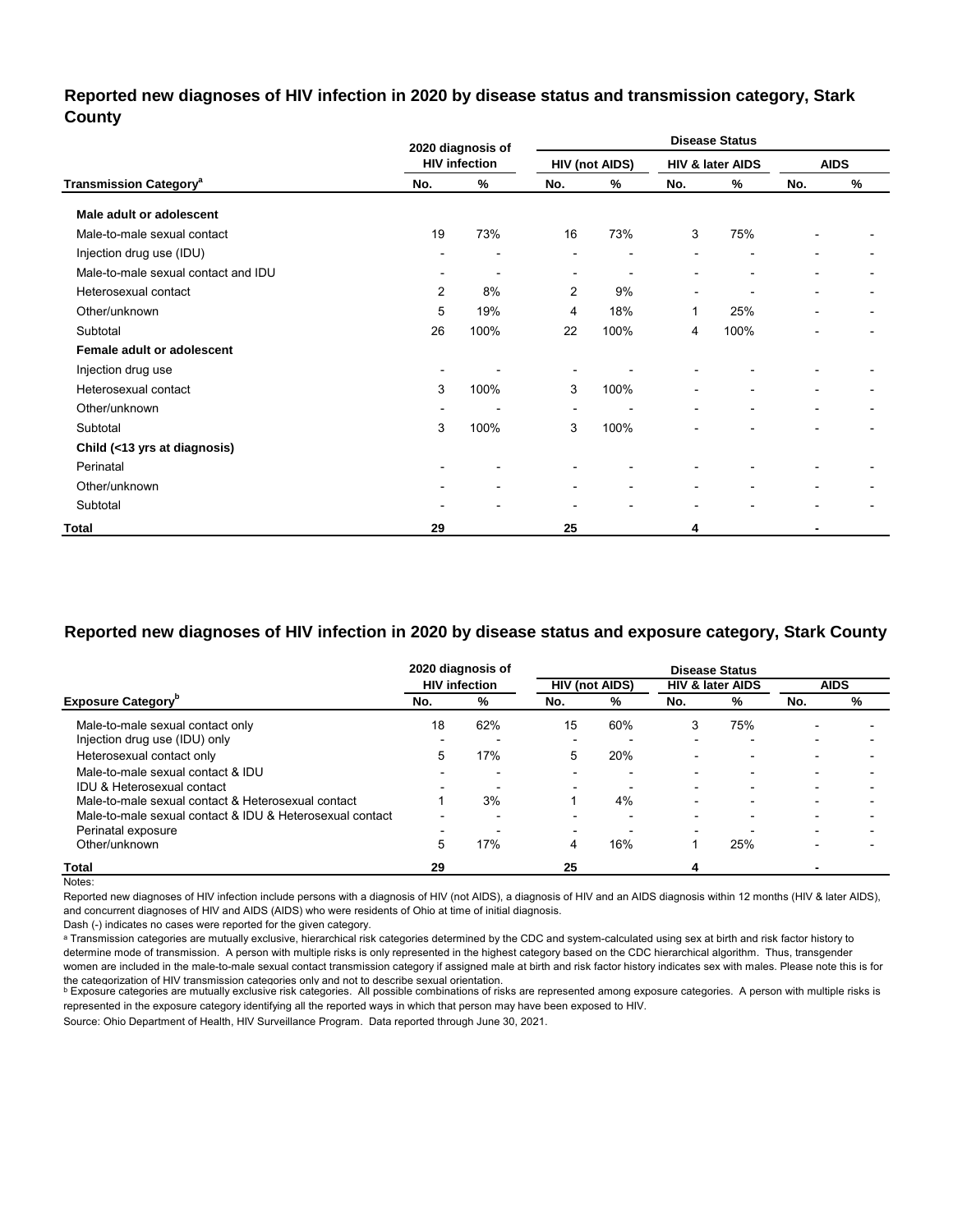|                       | American Indian/Alaska Native |     |                          | <b>Asian/Pacific Islander</b> |                          |                          | <b>Black/African-American</b> |     |                          |                   | Hispanic/Latinx <sup>a</sup> |      |                   | White  |     |                   | <b>Multi-Race</b> |   |
|-----------------------|-------------------------------|-----|--------------------------|-------------------------------|--------------------------|--------------------------|-------------------------------|-----|--------------------------|-------------------|------------------------------|------|-------------------|--------|-----|-------------------|-------------------|---|
| Age at diagnosis (yr) | Rate <sup>b</sup>             | No. | %                        | Rate <sup>b</sup>             | No.                      | %                        | Rate <sup>p</sup>             | No. | %                        | Rate <sup>b</sup> | No.                          | $\%$ | Rate <sup>b</sup> | No.    | %   | Rate <sup>b</sup> | No.               | % |
| ~13                   |                               |     | $\overline{\phantom{a}}$ |                               | $\overline{\phantom{0}}$ |                          |                               |     |                          |                   |                              |      |                   |        |     |                   |                   |   |
| $13 - 14$             |                               |     | $\overline{\phantom{a}}$ |                               |                          |                          |                               | 3   | 21%                      |                   |                              |      |                   |        | 7%  |                   |                   |   |
| 15-19                 |                               |     | $\overline{\phantom{0}}$ |                               | $\overline{\phantom{0}}$ |                          |                               |     | $\overline{\phantom{a}}$ |                   |                              |      |                   |        |     |                   |                   |   |
| 20-24                 |                               |     | $\overline{\phantom{0}}$ |                               |                          | $\overline{\phantom{0}}$ | 234.3                         |     | 36%                      |                   |                              |      |                   | 3      | 20% |                   |                   |   |
| 25-29                 |                               |     |                          |                               |                          |                          |                               |     | 21%                      |                   |                              |      |                   | $\sim$ | 13% |                   |                   |   |
| 30-34                 |                               |     | $\overline{\phantom{a}}$ |                               |                          |                          |                               |     | 14%                      |                   |                              |      |                   |        | 7%  |                   |                   |   |
| 35-39                 |                               |     | $\overline{\phantom{a}}$ |                               |                          |                          |                               |     | $\overline{\phantom{a}}$ |                   |                              |      | $\star$           | 3      | 20% |                   |                   |   |
| 40-44                 |                               |     | $\overline{\phantom{0}}$ |                               |                          |                          |                               |     | $\overline{\phantom{0}}$ |                   |                              |      | $\star$           |        | 7%  |                   |                   |   |
| 45-49                 |                               |     |                          |                               |                          |                          |                               |     |                          |                   |                              |      |                   | ົ      | 13% |                   |                   |   |
| 50-54                 |                               |     |                          |                               |                          |                          |                               |     |                          |                   |                              |      |                   |        | 7%  |                   |                   |   |
| 55-64                 |                               |     | $\overline{\phantom{a}}$ |                               |                          |                          |                               |     | 7%                       |                   |                              |      |                   |        |     |                   |                   |   |
| $65+$                 |                               |     |                          |                               |                          |                          |                               |     | $\overline{\phantom{a}}$ |                   |                              |      |                   |        | 7%  |                   |                   |   |
| <b>Total</b>          |                               |     |                          |                               |                          |                          | 48.2                          | 14  |                          |                   |                              |      | 4.7               | 15     |     |                   |                   |   |

Reported new diagnoses of HIV infection include persons with a diagnosis of HIV (not AIDS), a diagnosis of HIV and an AIDS diagnosis within 12 months (HIV & later AIDS), and concurrent diagnoses of HIV and AIDS (AIDS) who of initial diagnosis.

|                                           |                                            |   |                                         |                          |                                   |                          | 2020 diagnosis of HIV infection  |                          |                          |                          |                          |                          |
|-------------------------------------------|--------------------------------------------|---|-----------------------------------------|--------------------------|-----------------------------------|--------------------------|----------------------------------|--------------------------|--------------------------|--------------------------|--------------------------|--------------------------|
|                                           | American<br>Indian/Alaska<br><b>Native</b> |   | <b>Asian/Pacific</b><br><b>Islander</b> |                          | <b>Black/African-</b><br>American |                          | Hispanic/<br>Latinx <sup>a</sup> |                          | White                    |                          | <b>Multi-Race</b>        |                          |
| <b>Transmission Category</b> <sup>c</sup> | No.                                        | % | No.                                     | %                        | No.                               | %                        | No.                              | %                        | No.                      | %                        | No.                      | $\%$                     |
| Male adult or adolescent                  |                                            |   |                                         |                          |                                   |                          |                                  |                          |                          |                          |                          |                          |
| Male-to-male sexual contact               |                                            |   | $\overline{\phantom{0}}$                |                          | $5^{\circ}$                       | 45%                      | $\overline{\phantom{a}}$         | $\overline{\phantom{a}}$ | 14                       | 93%                      |                          |                          |
| Injection drug use (IDU)                  |                                            |   | $\sim$                                  |                          | $\overline{\phantom{a}}$          | $\overline{\phantom{a}}$ | $\overline{\phantom{a}}$         | $\overline{\phantom{0}}$ |                          | $\overline{\phantom{a}}$ |                          |                          |
| Male-to-male sexual contact and IDU       |                                            |   | $\sim$                                  | $\overline{a}$           | $\overline{\phantom{0}}$          |                          | $\overline{\phantom{0}}$         |                          |                          |                          | $\overline{\phantom{0}}$ |                          |
| Heterosexual contact                      |                                            |   | $\sim$                                  | $\overline{\phantom{a}}$ | $\mathbf{2}^{\circ}$              | 18%                      | $\overline{\phantom{a}}$         |                          |                          |                          | $\overline{\phantom{0}}$ | $\overline{\phantom{a}}$ |
| Other/unknown                             | $\overline{\phantom{0}}$                   |   | $\sim$                                  | $\overline{\phantom{a}}$ |                                   | 36%                      | $\overline{\phantom{a}}$         | $\overline{\phantom{a}}$ |                          | 7%                       |                          | $\overline{\phantom{0}}$ |
| Subtotal                                  |                                            |   |                                         |                          | 11                                | 100%                     |                                  |                          | 15                       | 100%                     |                          |                          |
| Female adult or adolescent                |                                            |   |                                         |                          |                                   |                          |                                  |                          |                          |                          |                          |                          |
| Injection drug use                        |                                            |   |                                         |                          |                                   |                          |                                  |                          |                          |                          |                          |                          |
| Heterosexual contact                      |                                            |   | $\sim$                                  | $\overline{\phantom{0}}$ | 3                                 | 100%                     |                                  |                          |                          |                          | $\overline{\phantom{0}}$ | $\overline{\phantom{0}}$ |
| Other/unknown                             |                                            |   | $\sim$                                  | $\overline{\phantom{a}}$ | $\overline{\phantom{0}}$          |                          | $\overline{\phantom{a}}$         | $\overline{\phantom{0}}$ | $\overline{\phantom{0}}$ |                          | $\overline{\phantom{a}}$ | $\overline{\phantom{a}}$ |
| Subtotal                                  |                                            |   | $\overline{\phantom{a}}$                |                          | 3                                 | 100%                     |                                  |                          |                          |                          |                          |                          |
| Child (<13 yrs at diagnosis)              |                                            |   |                                         |                          |                                   |                          |                                  |                          |                          |                          |                          |                          |
| Perinatal                                 |                                            |   |                                         |                          |                                   |                          |                                  |                          |                          |                          |                          |                          |
| Other/unknown                             |                                            |   | $\sim$                                  |                          | $\overline{\phantom{0}}$          | $\overline{\phantom{0}}$ | $\overline{\phantom{a}}$         | $\overline{\phantom{0}}$ |                          |                          |                          |                          |
| Subtotal                                  |                                            |   | $\overline{\phantom{a}}$                |                          | $\overline{\phantom{0}}$          |                          | $\overline{\phantom{a}}$         |                          |                          |                          |                          |                          |
| Total                                     |                                            |   | $\overline{\phantom{0}}$                |                          | 14                                |                          |                                  |                          | 15                       |                          | $\blacksquare$           |                          |

### **Reported new diagnoses of HIV infection in 2020 by race/ethnicity and age at diagnosis, Stark County**

#### **2020 diagnosis of HIV infection**

#### **Reported new diagnoses of HIV infection in 2020 by race/ethnicity and transmission category, Stark County**

Source: Ohio Department of Health, HIV Surveillance Program. Data reported through June 30, 2021.

|                                                          | American<br>Indian/Alaska<br><b>Native</b> |                          | <b>Asian/Pacific</b><br><b>Islander</b> |                          | <b>Black/African-</b><br>American |                          | Hispanic/<br>Latinx <sup>a</sup> |                          | White                    |     | <b>Multi-Race</b> |   |
|----------------------------------------------------------|--------------------------------------------|--------------------------|-----------------------------------------|--------------------------|-----------------------------------|--------------------------|----------------------------------|--------------------------|--------------------------|-----|-------------------|---|
| <b>Exposure Category</b> <sup>a</sup>                    | No.                                        | ℅                        | No.                                     | %                        | No.                               |                          | No.                              |                          | No.                      |     | No.               | % |
| Male-to-male sexual contact only                         |                                            |                          |                                         |                          | 5                                 | 36%                      | $\overline{\phantom{0}}$         |                          | 13                       | 87% |                   |   |
| Injection drug use (IDU) only                            |                                            |                          |                                         |                          |                                   |                          |                                  |                          |                          |     |                   |   |
| Heterosexual contact only                                | $\overline{\phantom{0}}$                   | $\overline{\phantom{a}}$ | $\overline{\phantom{0}}$                | $\overline{\phantom{0}}$ | 5                                 | 36%                      | $\overline{\phantom{0}}$         | $\overline{\phantom{a}}$ | $\overline{\phantom{0}}$ |     |                   |   |
| Male-to-male sexual contact & IDU                        | $\overline{\phantom{0}}$                   |                          | $\overline{\phantom{0}}$                |                          |                                   |                          | $\overline{\phantom{0}}$         |                          |                          |     |                   |   |
| IDU & Heterosexual contact                               |                                            |                          |                                         |                          |                                   |                          | -                                |                          |                          |     |                   |   |
| Male-to-male sexual contact & Heterosexual contact       | $\overline{\phantom{0}}$                   | $\overline{\phantom{0}}$ | $\overline{\phantom{0}}$                | $\overline{\phantom{a}}$ | $\overline{\phantom{0}}$          | $\overline{\phantom{a}}$ | $\overline{\phantom{0}}$         | $\overline{\phantom{a}}$ |                          | 7%  |                   |   |
| Male-to-male sexual contact & IDU & Heterosexual contact | $\overline{\phantom{0}}$                   |                          |                                         |                          |                                   | $\overline{\phantom{a}}$ | -                                | $\overline{a}$           |                          |     |                   |   |
| Perinatal exposure                                       | $\overline{\phantom{0}}$                   |                          | $\overline{\phantom{0}}$                |                          |                                   |                          | $\overline{\phantom{0}}$         |                          |                          |     |                   |   |
| Other/unknown                                            | $\overline{\phantom{0}}$                   | $\overline{\phantom{a}}$ | $\overline{\phantom{0}}$                | $\overline{\phantom{a}}$ | 4                                 | 29%                      | $\overline{\phantom{0}}$         | $\overline{\phantom{0}}$ |                          | 7%  |                   |   |
| Total                                                    |                                            |                          |                                         |                          | 14                                |                          |                                  |                          | 15                       |     |                   |   |
| Notes:                                                   |                                            |                          |                                         |                          |                                   |                          |                                  |                          |                          |     |                   |   |

#### **Reported new diagnoses of HIV infection in 2020 by race/ethnicity and exposure category, Stark County**

#### **2020 diagnosis of HIV infection**

Asterisk (\*) indicates rate not calculated because census data unavailable or for case count <5 due to unstable rates. Dash (-) indicates no cases were reported for the given category.

a Hispanics/Latinx may be of any race. Persons with a race of American Indian/Alaska Native, Asian/Pacific Islander, Black/African-American, White, or Multi-Race are not-Hispanic. Asian/Pacific Islander includes Native Haw

categorization of HIV transmission categories only and not to describe sexual orientation. <sup>d</sup> Exposure categories are mutually exclusive risk categories. All possible combinations of risks are represented among exposure categories. A person with multiple risks is represented in the exposure category identifyin person may have been exposed to HIV.

ᵇ The rate is the number of persons with a reported diagnosis of HIV infection per 100,000 population calculated using 2020 U.S. Census estimates.

© Transmission categories are mutually exclusive, hierarchical risk categories determined by the CDC and system-calculated using sex at birth and risk factor history to determine mode of transmission. A person with multip highest category based on the CDC hierarchical algorithm. Thus, transgender women are included in the male-to-male sexual contact transmission category if assigned male at birth and risk factor history indicates sex with m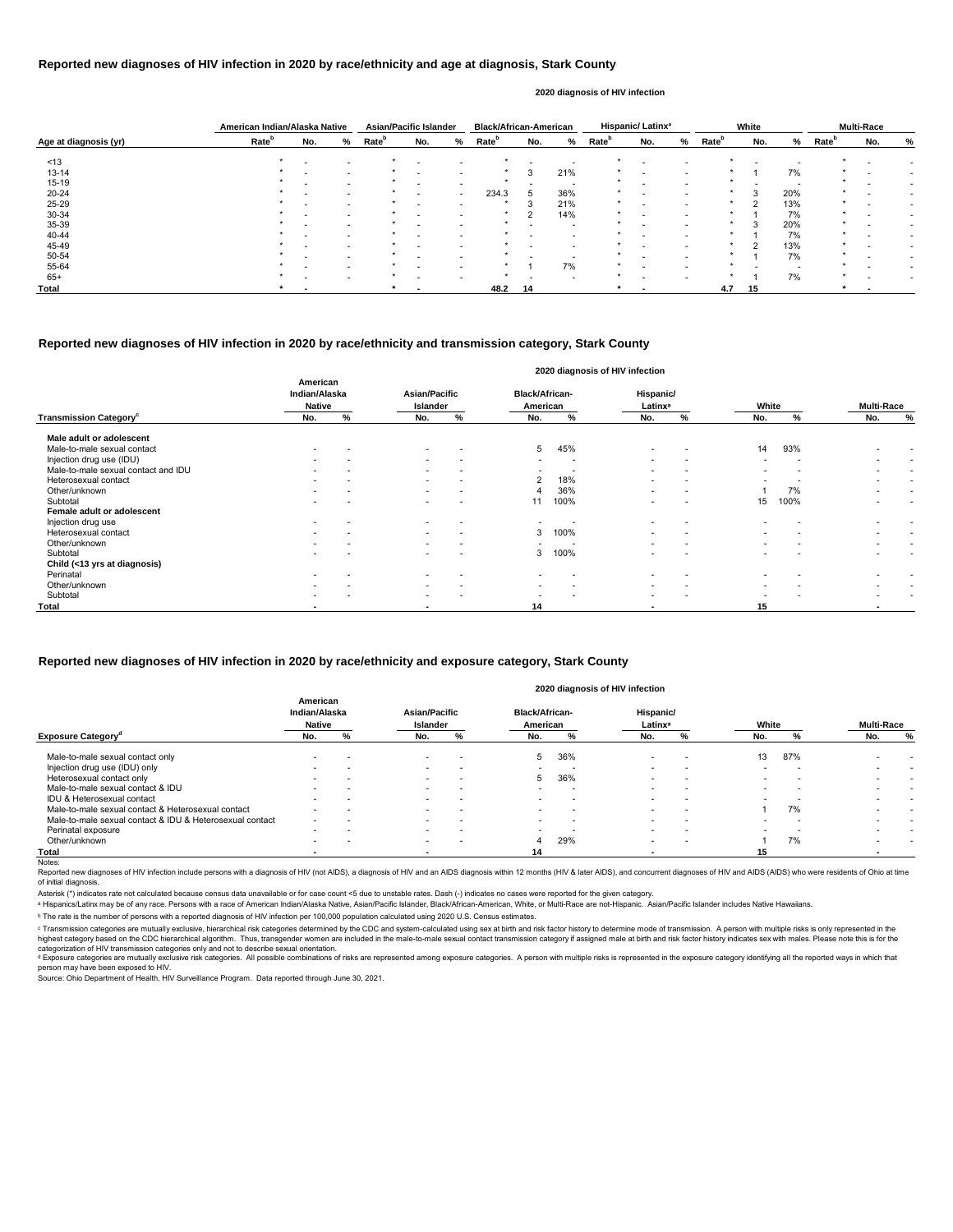**Trends in reported new diagnoses of HIV infection by year of diagnosis (2016-2020) and cumulative diagnoses by selected characteristics, Stark County** 

**Diagnoses of HIV Infection by Year**

|                                              |                   | 2016           |       |                   | 2017           |                |                   | 2018           |                |                   | 2019           |                          |                   | 2020 |      | <b>Cumulative</b><br><b>Diagnoses</b> |         |
|----------------------------------------------|-------------------|----------------|-------|-------------------|----------------|----------------|-------------------|----------------|----------------|-------------------|----------------|--------------------------|-------------------|------|------|---------------------------------------|---------|
| Characteristic                               | Rate <sup>a</sup> | No.            | $\%$  | Rate <sup>a</sup> | No.            | $\%$           | Rate <sup>a</sup> | No.            | $\%$           | Rate <sup>a</sup> | No.            | $\%$                     | Rate <sup>a</sup> | No.  | $\%$ | No.                                   | %       |
| Sex at birth                                 |                   |                |       |                   |                |                |                   |                |                |                   |                |                          |                   |      |      |                                       |         |
| Males                                        | 15.4              | 28             | 88%   | 13.8              | 25             | 93%            | 15.5              | 28             | 90%            | 6.1               | 11             | 73%                      | 14.5              | 26   | 90%  | 671                                   | 83%     |
| Females                                      | $\star$           | 4              | 13%   | $\star$           | $\overline{2}$ | 7%             | *                 | 3              | 10%            | $\star$           | 4              | 27%                      | $\star$           | 3    | 10%  | 136                                   | 17%     |
| Age at diagnosis (yr)                        |                   |                |       |                   |                |                |                   |                |                |                   |                |                          |                   |      |      |                                       |         |
| $<13$                                        | $\star$           |                | 3%    |                   |                |                |                   |                |                |                   |                |                          |                   |      |      | 11                                    | 1%      |
| 13-14                                        |                   |                |       |                   |                |                |                   |                |                |                   |                |                          |                   |      |      |                                       |         |
| 15-19                                        |                   | 2              | 6%    | $\star$           | 3              | 11%            | 21.3              | 5              | 16%            |                   | 1              | 7%                       |                   | 4    | 14%  | 37                                    | 5%      |
| 20-24                                        | 34.5              | 8              | 25%   | 26.2              | 6              | 22%            | 39.8              | 9              | 29%            |                   | -1             | 7%                       | 36.3              | 8    | 28%  | 132                                   | 16%     |
| 25-29                                        | $\star$           | 4              | 13%   | 39.1              | 9              | 33%            | 21.4              | 5              | 16%            |                   | 3              | 20%                      | 21.7              | 5    | 17%  | 131                                   | 16%     |
| 30-34                                        | 42.1              | 9              | 28%   | 23.8              | 5              | 19%            |                   | $\overline{c}$ | 6%             |                   | 4              | 27%                      |                   | 3    | 10%  | 143                                   | 18%     |
| 35-39                                        |                   |                |       | $\star$           |                | 4%             | $^\ast$           | $\overline{c}$ | 6%             |                   |                |                          | $\ast$            | 3    | 10%  | 113                                   | 14%     |
| 40-44                                        | 24.0              | 5              | 16%   | $^\star$          | 3              | 11%            | $^\ast$           | $\overline{2}$ | 6%             | $^\ast$           | 1              | 7%                       | $^\ast$           |      | 3%   | 89                                    | 11%     |
| 45-49                                        |                   | 3              | 9%    | $\star$           |                |                | $\star$           | $\overline{4}$ | 13%            | $^\ast$           |                | 7%                       | $^\ast$           | 2    | 7%   | 65                                    | 8%      |
| 50-54                                        |                   |                |       |                   |                |                |                   | 2              | 6%             | $^\star$          | $\overline{2}$ | 13%                      | $\star$           |      | 3%   | 40                                    | 5%      |
| 55-64                                        |                   |                |       |                   |                |                |                   |                |                |                   |                | 7%                       |                   |      | 3%   | 37                                    | 5%      |
| $65+$                                        |                   |                |       |                   |                |                |                   |                |                |                   |                | 7%                       | $\star$           |      | 3%   | 9                                     | 1%      |
| Race/Ethnicity <sup>b</sup>                  |                   |                |       |                   |                |                |                   |                |                |                   |                |                          |                   |      |      |                                       |         |
| American Indian/Alaska Native                |                   |                |       |                   |                |                |                   |                |                |                   |                |                          |                   |      |      |                                       |         |
| Asian/Pacific Islander                       |                   |                |       |                   |                |                |                   |                | 3%             |                   |                |                          |                   |      |      | 4                                     | 1%      |
| Black/African-American                       | 24.3              | 7              | 22%   | 27.6              | 8              | 30%            | 48.3              | 14             | 45%            | 27.6              | 8              | 53%                      | 48.2              | 14   | 48%  | 225                                   | 28%     |
| Hispanic/Latinx                              |                   |                | 3%    | $\star$           |                |                | $\star$           |                |                |                   |                |                          | $\star$           |      |      | 14                                    | 2%      |
| White                                        | 7.1               | 23             | 72%   | 5.3               | 17             | 63%            | 4.4               | 14             | 45%            | 1.9               | 6              | 40%                      | 4.7               | 15   | 52%  | 543                                   | 67%     |
| Multi-Race                                   |                   |                | 3%    | $\star$           | $\overline{2}$ | 7%             | $\star$           | 2              | 6%             | $^\star$          | 1              | 7%                       |                   |      |      | 18                                    | 2%      |
| Unknown                                      |                   |                |       |                   |                |                |                   |                |                |                   |                |                          |                   |      |      | 3                                     | 1%      |
| Race/Ethnicity <sup>b</sup> and Sex at birth |                   |                |       |                   |                |                |                   |                |                |                   |                |                          |                   |      |      |                                       |         |
| American Indian/Alaska Native Males          |                   |                |       |                   |                |                |                   |                |                |                   |                |                          |                   |      |      |                                       |         |
| American Indian/Alaska Native Females        |                   |                |       |                   |                |                |                   |                |                |                   |                |                          |                   |      |      |                                       |         |
| Asian/Pacific Islander Males                 |                   |                |       |                   |                |                |                   |                | 3%             |                   |                |                          |                   |      |      | 2                                     | 1%      |
| Asian/Pacific Islander Females               |                   |                |       |                   |                |                |                   |                |                |                   |                |                          |                   |      |      | 2                                     | $< 1\%$ |
| Black/African-American Males                 | 49.7              | 7              | 22%   | 49.3              | 7              | 26%            | 91.9              | 13             | 42%            | 42.4              | 6              | 40%                      | 77.6              | 11   | 38%  | 168                                   | 21%     |
| Black/African-American Females               |                   |                |       |                   |                | 4%             |                   | 1              | 3%             |                   | $\overline{c}$ | 13%                      |                   | 3    | 10%  | 57                                    | 7%      |
| Hispanic/Latino Males                        | $\star$           |                | $3\%$ | $\star$           |                |                |                   |                |                |                   |                |                          |                   |      |      | 14                                    | 2%      |
| Hispanic/Latina Females                      |                   |                |       | $\star$           |                |                |                   |                |                |                   |                |                          |                   |      |      |                                       |         |
| White Males                                  | 12.1              | 19             | 59%   | 10.9              | 17             | 63%            | $7.7\,$           | 12             | 39%            |                   | $\overline{4}$ | 27%                      | 9.7               | 15   | 52%  | 468                                   | 58%     |
| <b>White Females</b>                         | $\star$           | $\overline{4}$ | 13%   | $\star$           |                | $\overline{a}$ | $\star$           | $\overline{2}$ | 6%             |                   | 2              | 13%                      |                   |      |      | 75                                    | 9%      |
| Multi-Race Males                             |                   |                | 3%    | $\star$           | -1             | 4%             | $^\ast$           | $\overline{2}$ | $6\%$          |                   | $\mathbf{1}$   | 7%                       |                   |      |      | 16                                    | 2%      |
| Multi-Race Females                           |                   |                |       | $\star$           | -1             | $4\%$          | $\star$           |                | $\overline{a}$ | $^\star$          |                | $\overline{\phantom{0}}$ |                   |      |      | $\overline{\mathbf{c}}$               | $< 1\%$ |
| Unknown                                      |                   |                |       |                   |                |                |                   |                |                |                   |                |                          |                   |      |      | 3                                     | $< 1\%$ |
| <b>Total</b>                                 | 8.6               | 32             |       | $7.2\,$           | 27             |                | 8.3               | 31             |                | 4.0               | 15             |                          | $\bf 7.8$         | 29   |      | 807                                   |         |

Notes:

Reported new diagnoses of HIV infection include persons with a diagnosis of HIV (not AIDS), a diagnosis of HIV and an AIDS diagnosis within 12 months (HIV & later AIDS), and concurrent diagnoses of HIV and AIDS (AIDS) who were residents of Ohio at time of initial diagnosis. Diagnoses of HIV infection by year (2016-2020) represent all reported cases diagnosed in each year; cumulative diagnoses represent all reported HIV and/or AIDS cases diagnosed since the beginning of the epidemic through 2020.

Asterisk (\*) indicates rate not calculated for case count <5 due to unstable rates. Dash (-) indicates no cases were reported for the given category.

ᵃ The rate is the number of persons with a reported diagnosis of HIV infection per 100,000 population calculated using U.S. Census estimates for that year.

<sup>ь</sup> Hispanics/Latinx may be of any race. Persons with a race of American Indian/Alaska Native, Asian/Pacific Islander, Black/African-American, White, or Multi-Race are not-Hispanic. Asian/Pacific Islander includes Native Hawaiians.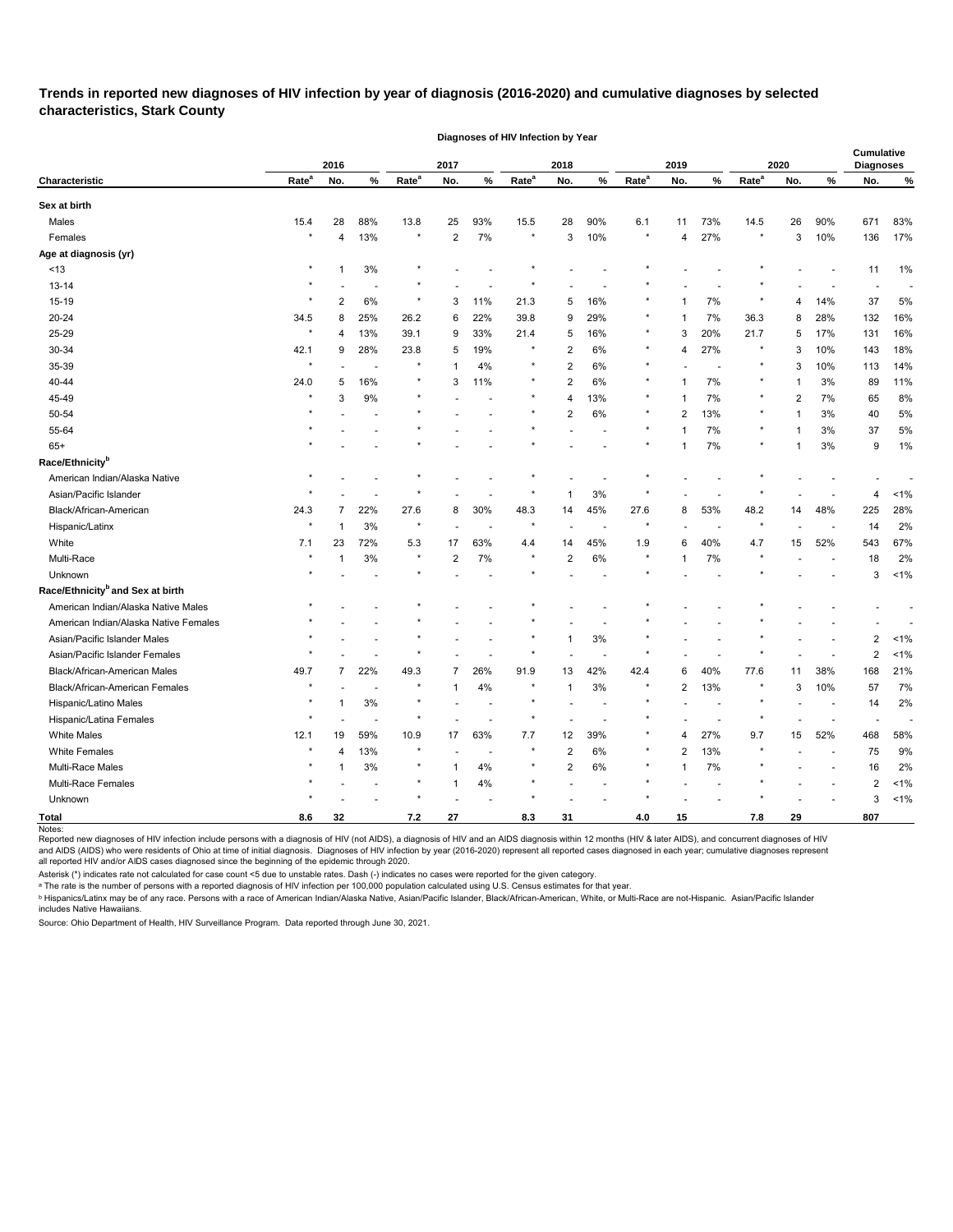**Trends in reported new diagnoses of HIV infection by year of diagnosis (2016-2020) and cumulative diagnoses by transmission category, Stark County**

|                                          |                |        |                          | Diagnoses of HIV Infection by Year |                          |                          |                          |                          |                          |                          |                                       |      |
|------------------------------------------|----------------|--------|--------------------------|------------------------------------|--------------------------|--------------------------|--------------------------|--------------------------|--------------------------|--------------------------|---------------------------------------|------|
|                                          | 2016           |        | 2017                     |                                    | 2018                     |                          | 2019                     |                          | 2020                     |                          | <b>Cumulative</b><br><b>Diagnoses</b> |      |
| <b>Transmission Category<sup>a</sup></b> | No.            | %      | No.                      | %                                  | No.                      | %                        | No.                      | %                        | No.                      | %                        | No.                                   | %    |
| Male adult or adolescent                 |                |        |                          |                                    |                          |                          |                          |                          |                          |                          |                                       |      |
| Male-to-male sexual contact              | 20             | 71%    | 14                       | 56%                                | 22                       | 79%                      | $\overline{7}$           | 64%                      | 19                       | 73%                      | 474                                   | 71%  |
| Injection drug use (IDU)                 |                |        | 3                        | 12%                                | $\overline{\phantom{0}}$ | $\overline{\phantom{a}}$ | 2                        | 18%                      |                          | $\overline{\phantom{a}}$ | 22                                    | 3%   |
| Male-to-male sexual contact and IDU      | $\overline{2}$ | 7%     |                          | 4%                                 | $\overline{\phantom{a}}$ | $\overline{\phantom{a}}$ | -                        | $\overline{\phantom{a}}$ | $\overline{\phantom{0}}$ | $\overline{\phantom{a}}$ | 27                                    | 4%   |
| Heterosexual contact                     | 3              | 11%    |                          | 4%                                 | $\overline{\phantom{0}}$ |                          | $\overline{\phantom{0}}$ |                          | $\overline{2}$           | 8%                       | 28                                    | 4%   |
| Other/unknown                            | 3              | 11%    | 6                        | 24%                                | 6                        | 21%                      | $\overline{2}$           | 18%                      | 5                        | 19%                      | 117                                   | 18%  |
| Subtotal                                 | 28             | 100%   | 25                       | 100%                               | 28                       | 100%                     | 11                       | 100%                     | 26                       | 100%                     | 668                                   | 100% |
| Female adult or adolescent               |                |        |                          |                                    |                          |                          |                          |                          |                          |                          |                                       |      |
| Injection drug use                       |                |        |                          |                                    | 1                        | 33%                      |                          |                          |                          |                          | 18                                    | 14%  |
| Heterosexual contact                     | 3              | 100%   | 2                        | 100%                               | $\overline{2}$           | 67%                      |                          | 4 100%                   |                          | 3 100%                   | 99                                    | 77%  |
| Other/unknown                            |                |        |                          |                                    | $\overline{\phantom{0}}$ |                          |                          | $\overline{a}$           |                          | $\overline{\phantom{a}}$ | 12                                    | 9%   |
| Subtotal                                 | 3              | 100%   |                          | 2 100%                             | 3                        | 100%                     |                          | 4 100%                   |                          | 3 100%                   | 129                                   | 100% |
| Child (<13 yrs at diagnosis)             |                |        |                          |                                    |                          |                          |                          |                          |                          |                          |                                       |      |
| Perinatal                                |                | 1 100% | $\overline{\phantom{a}}$ |                                    | $\overline{\phantom{a}}$ |                          |                          |                          |                          | $\overline{\phantom{0}}$ | 10                                    | 100% |
| Other/unknown                            | $\blacksquare$ |        | $\blacksquare$           |                                    | ۰.                       | $\overline{\phantom{a}}$ | $\overline{\phantom{0}}$ |                          |                          |                          |                                       |      |
| Subtotal                                 |                | 100%   |                          |                                    | $\overline{\phantom{a}}$ |                          |                          |                          |                          | $\overline{\phantom{0}}$ | 10                                    | 100% |
| <b>Total</b>                             | 32             |        | 27                       |                                    | 31                       |                          | 15                       |                          | 29                       |                          | 807                                   |      |

**Trends in reported diagnoses of HIV infection by year of diagnosis (2016-2020) and cumulative diagnoses by exposure category, Stark County**

**Diagnoses of HIV Infection by Year**

|                                                          |      |     | ັ    |     | . .                      |                          |      |                          |      |                          |                                       |               |
|----------------------------------------------------------|------|-----|------|-----|--------------------------|--------------------------|------|--------------------------|------|--------------------------|---------------------------------------|---------------|
|                                                          | 2016 |     | 2017 |     | 2018                     |                          | 2019 |                          | 2020 |                          | <b>Cumulative</b><br><b>Diagnoses</b> |               |
| <b>Exposure Category</b> <sup>b</sup>                    | No.  |     | No.  | %   | No.                      | %                        | No.  | %                        | No.  | %                        | No.                                   | $\frac{9}{6}$ |
| Male-to-male sexual contact only                         | 19   | 59% | 14   | 52% | 20                       | 65%                      |      | 47%                      | 18   | 62%                      | 453                                   | 56%           |
| Injection drug use (IDU) only                            |      |     |      | 4%  |                          | 3%                       |      | 7%                       |      |                          | 21                                    | 3%            |
| Heterosexual contact only                                | 6    | 19% | 3    | 11% |                          | 6%                       | 4    | 27%                      | 5.   | 17%                      | 127                                   | 16%           |
| Male-to-male sexual contact & IDU                        |      | 3%  |      |     | $\overline{\phantom{0}}$ |                          |      |                          |      | $\overline{\phantom{0}}$ | 17                                    | 2%            |
| IDU & Heterosexual contact                               |      |     | 2    | 7%  |                          | $\overline{\phantom{a}}$ |      | 7%                       |      |                          | 19                                    | 2%            |
| Male-to-male sexual contact & Heterosexual contact       |      | 3%  |      |     | 2                        | 6%                       |      | $\overline{\phantom{a}}$ |      | 3%                       | 21                                    | 3%            |
| Male-to-male sexual contact & IDU & Heterosexual contact |      | 3%  |      | 4%  |                          |                          |      |                          |      | $\overline{\phantom{0}}$ | 10                                    | 1%            |
| Perinatal exposure                                       |      | 3%  |      |     |                          |                          |      |                          |      |                          | 10                                    | 1%            |
| Other/unknown                                            |      | 9%  | 6    | 22% | 6                        | 19%                      | 2    | 13%                      | 5.   | 17%                      | 129                                   | 16%           |
| Total                                                    | 32   |     | 27   |     | 31                       |                          | 15   |                          | 29   |                          | 807                                   |               |

Notes:<br>Reported new diagnoses of HIV infection include persons with a diagnosis of HIV (not AIDS), a diagnosis addignosis of HIDS diagnosis within 12 months (HIV & later AIDS), and concurrent diagnoses of HIV all reported HIV and/or AIDS cases diagnosed since the beginning of the epidemic through 2020.<br>Dash (-) indicates no cases were reported for the given category. and AIDS (AIDS) who were residents of Ohio at time of initial diagnosis. Diagnoses of HIV infection by year (2016-2020) represent all reported cases diagnosed in each year; cumulative diagnoses represent

a Transmission categories are mutually exclusive, hierarchical risk categories determined by the CDC and system-calculated using sex at birth and risk factor history to determine mode of transmission. A person with multip risks is only represented in the highest category based on the CDC hierarchical algorithm. Thus, transgender women are included in the male-to-male sexual contact transmission category if assigned male at birth and risk f history indicates sex with males. Please note this is for the categorization of HIV transmission categories only and not to describe sexual orientation.

 $^{\rm b}$  Exposure categories are mutually exclusive risk categories. All possible combinations of risks are represented among exposure categories. A person with multiple risks is represented in the exposure

category identifying all the reported ways in which that person may have been exposed to HIV. Source: Ohio Department of Health, HIV Surveillance Program. Data reported through June 30, 2021.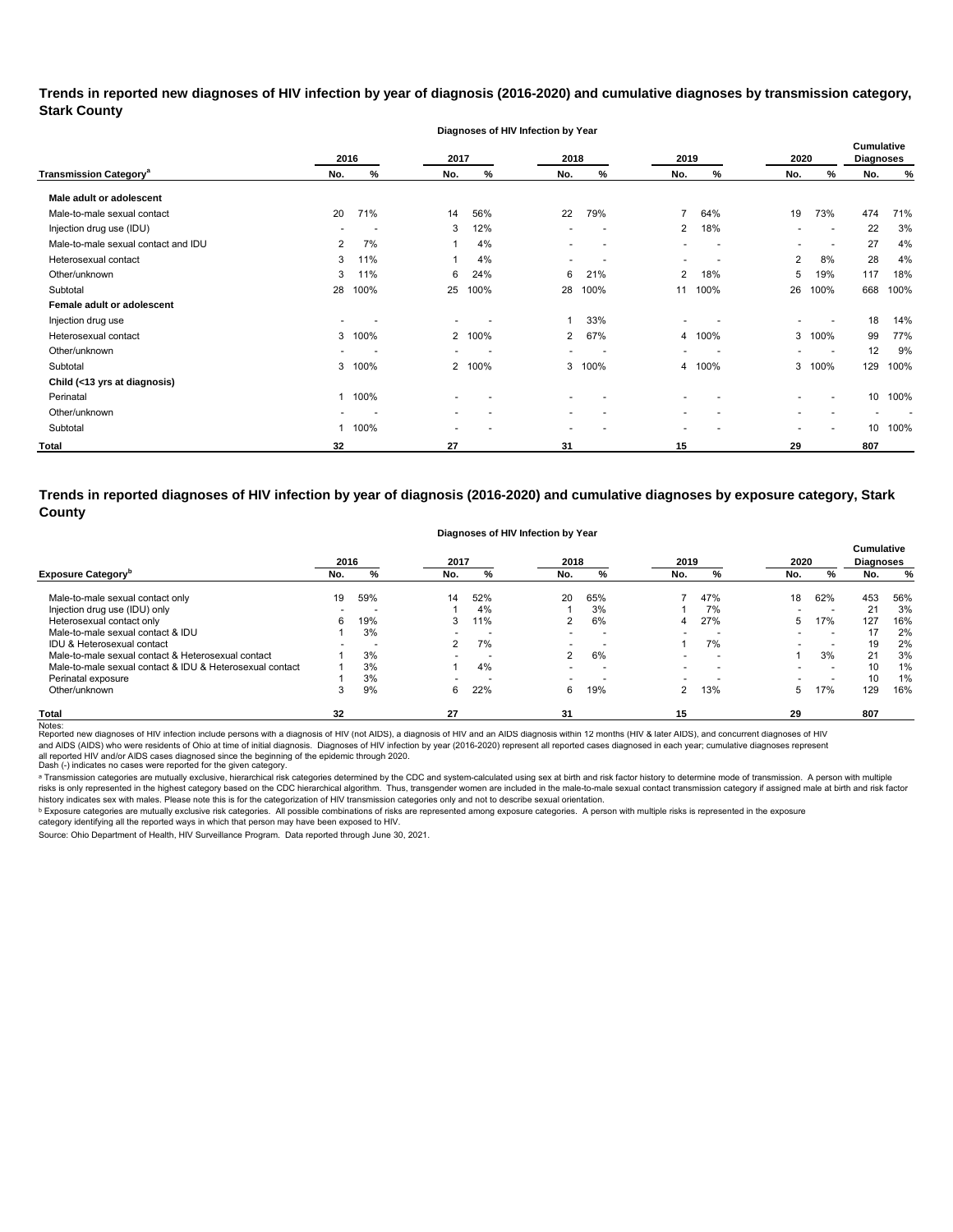# Persons Living with Diagnosed HIV Infection Reported in Stark County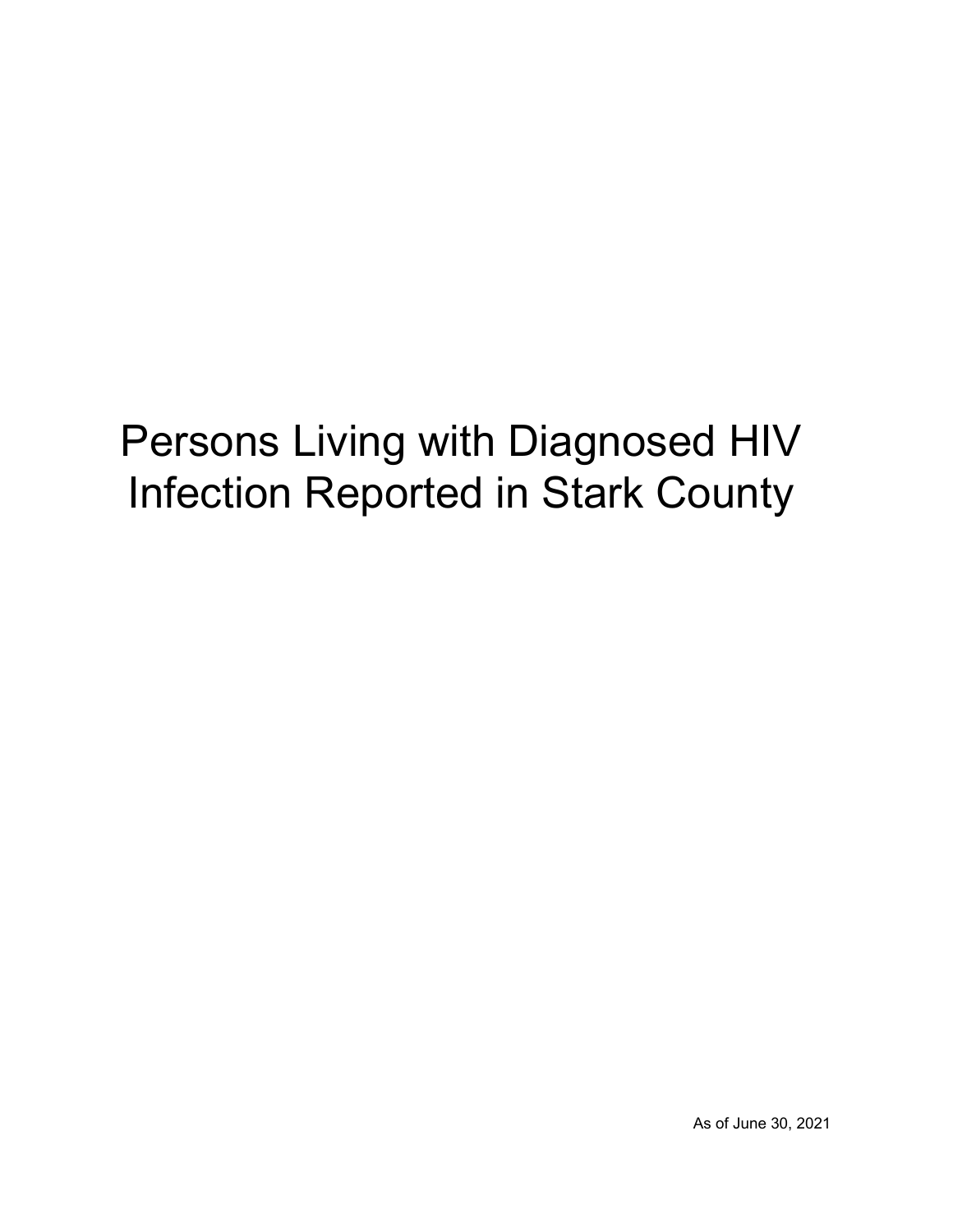# **Reported persons living with diagnosed HIV infection in 2020 by current disease status and selected characteristics, Stark County**

|                                              |                   | Living with diagnosed HIV infection |         | <b>Current Disease Status</b> |                |             |       |  |
|----------------------------------------------|-------------------|-------------------------------------|---------|-------------------------------|----------------|-------------|-------|--|
|                                              |                   | in 2020                             |         | <b>HIV (not AIDS)</b>         |                | <b>AIDS</b> |       |  |
| Characteristic                               | Rate <sup>a</sup> | No.                                 | $\%$    | No.                           | %              | No.         | ℅     |  |
| Sex at birth                                 |                   |                                     |         |                               |                |             |       |  |
| Males                                        | 234.8             | 422                                 | 82%     | 241                           | 83%            | 181         | 82%   |  |
| Females                                      | 47.4              | 90                                  | 18%     | 51                            | 17%            | 39          | 18%   |  |
| Age at end of year                           |                   |                                     |         |                               |                |             |       |  |
| < 13                                         | $\star$           | 2                                   | $1\%$   | $\overline{\mathbf{c}}$       | 1%             |             |       |  |
| $13 - 14$                                    | $\star$           | $\mathbf{1}$                        | $1\%$   | 1                             | 1%             |             |       |  |
| $15-19$                                      | 26.5              | 6                                   | 1%      | 6                             | 2%             |             |       |  |
| 20-24                                        | 99.8              | 22                                  | 4%      | 19                            | 7%             | 3           | 1%    |  |
| 25-29                                        | 199.8             | 46                                  | 9%      | 34                            | 12%            | 12          | 5%    |  |
| 30-34                                        | 253.4             | 56                                  | 11%     | 42                            | 14%            | 14          | 6%    |  |
| 35-39                                        | 212.2             | 46                                  | 9%      | 31                            | 11%            | 15          | 7%    |  |
| 40-44                                        | 188.3             | 39                                  | 8%      | 21                            | 7%             | 18          | 8%    |  |
| 45-49                                        | 186.4             | 40                                  | $8\%$   | 21                            | 7%             | 19          | 9%    |  |
| 50-54                                        | 334.8             | 79                                  | 15%     | 42                            | 14%            | 37          | 17%   |  |
| 55-64                                        | 219.0             | 115                                 | 22%     | 50                            | 17%            | 65          | 30%   |  |
| $65+$                                        | 79.7              | 60                                  | 12%     | 23                            | 8%             | 37          | 17%   |  |
| Race/Ethnicity <sup>b</sup>                  |                   |                                     |         |                               |                |             |       |  |
| American Indian/Alaska Native                | $\star$           |                                     |         | $\overline{\phantom{a}}$      |                |             |       |  |
| Asian/Pacific Islander                       | $\star$           | 3                                   | 1%      | $\overline{2}$                | 1%             | 1           | <1%   |  |
| Black/African-American                       | 509.7             | 148                                 | 29%     | 81                            | 28%            | 67          | 30%   |  |
| Hispanic/Latinx                              | 141.2             | 12                                  | 2%      | 7                             | 2%             | 5           | 2%    |  |
| White                                        | 105.1             | 334                                 | 65%     | 190                           | 65%            | 144         | 65%   |  |
| Multi-Race                                   | 129.1             | 13                                  | 3%      | 10                            | 3%             | 3           | $1\%$ |  |
| Unknown                                      | $\star$           | $\overline{c}$                      | 1%      | $\overline{\mathbf{c}}$       | 1%             |             |       |  |
| Race/Ethnicity <sup>b</sup> and Sex at birth |                   |                                     |         |                               |                |             |       |  |
| American Indian/Alaska Native Males          | $\star$           |                                     |         |                               |                |             |       |  |
| American Indian/Alaska Native Females        | $\star$           |                                     |         |                               |                |             |       |  |
| Asian/Pacific Islander Males                 | $\star$           | 2                                   | $< 1\%$ | 1                             | $< 1\%$        | 1           | 1%    |  |
| Asian/Pacific Islander Females               |                   | 1                                   | $1\%$   | 1                             | $< 1\%$        |             |       |  |
| Black/African-American Males                 | 790.6             | 112                                 | 22%     | 65                            | 22%            | 47          | 21%   |  |
| Black/African-American Females               | 242.1             | 36                                  | $7\%$   | 16                            | $5\%$          | 20          | $9\%$ |  |
| Hispanic/Latino Males                        | 251.7             | 11                                  | $2\%$   | $\overline{7}$                | 2%             | 4           | 2%    |  |
| Hispanic/Latina Females                      | $\star$           | $\mathbf{1}$                        | 1%      | $\overline{a}$                | $\overline{a}$ | 1           | 1%    |  |
| <b>White Males</b>                           | 184.3             | 284                                 | 55%     | 158                           | 54%            | 126         | 57%   |  |
| <b>White Females</b>                         | $30.6\,$          | 50                                  | 10%     | 32                            | 11%            | 18          | 8%    |  |
| <b>Multi-Race Males</b>                      | 217.6             | 11                                  | 2%      | 8                             | 3%             | 3           | 1%    |  |
| <b>Multi-Race Females</b>                    | $\star$           | 2                                   | 1%      | 2                             | 1%             |             |       |  |
| Unknown                                      | $\star$           | $\overline{\mathbf{c}}$             | 1%      | 2                             | $1\%$          |             |       |  |
| Total                                        | 138.5             | 512                                 |         | 292                           |                | 220         |       |  |

Notes:

Living with diagnosed HIV infection represents all persons ever diagnosed and reported with HIV and/or AIDS who have not been reported as having died as of December 31, 2020. Persons living with diagnosed HIV infection represent persons living in Ohio as of December 31, 2020, regardless of whether the person was a resident of Ohio at time of initial HIV and/or AIDS diagnosis.

Asterisk (\*) indicates rate not calculated for case count <5 due to unstable rates. Dash (-) indicates no cases were reported for the given category.

a The rate is the number of persons living with diagnosed HIV infection per 100,000 population calculated using 2020 U.S. Census estimates.

ᵇ Hispanics/Latinx may be of any race. Persons with a race of American Indian/Alaska Native, Asian/Pacific Islander, Black/African-American, White, or Multi-Race are not-Hispanic. Asian/Pacific Islander includes Native Hawaiians.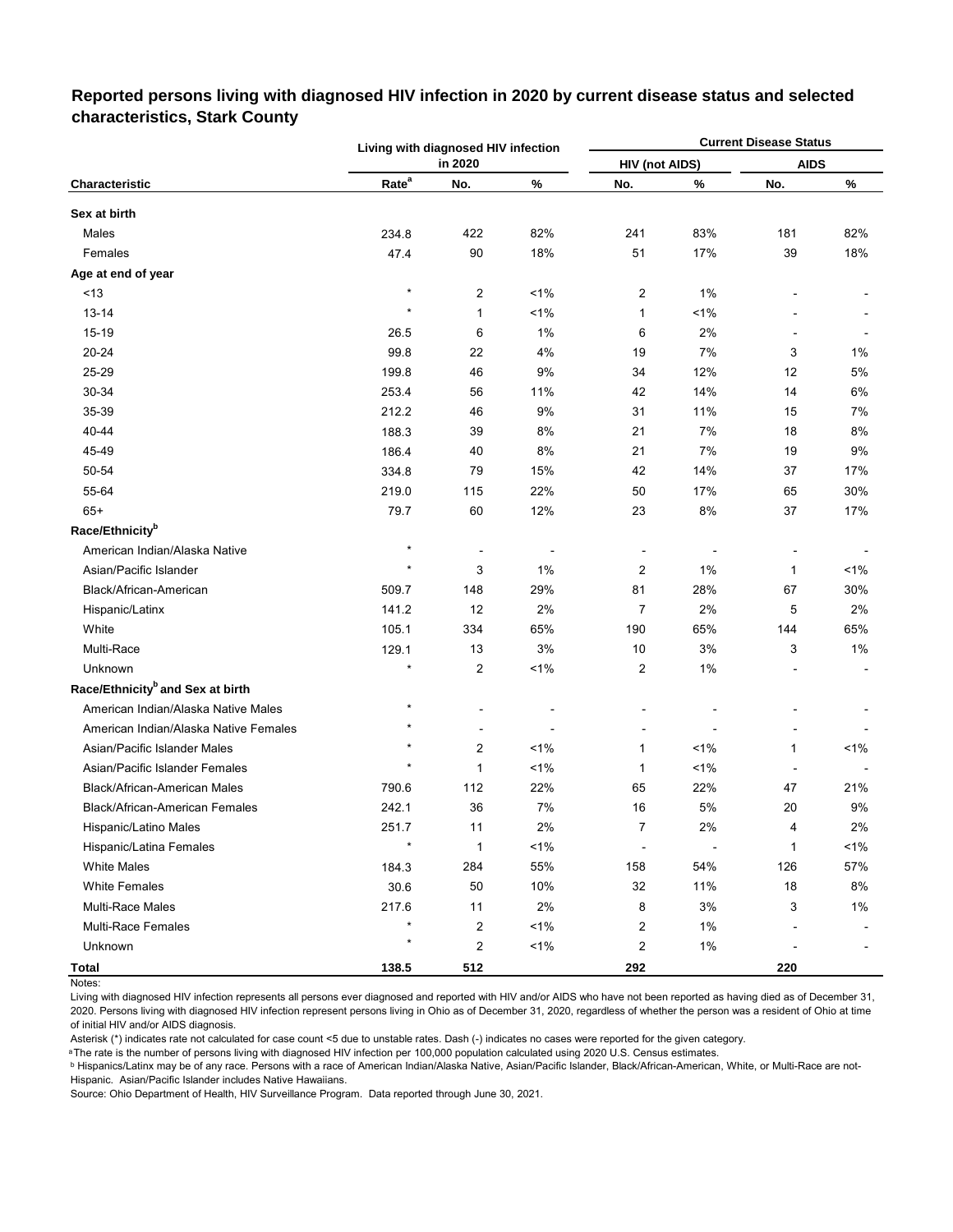# **Reported persons living with diagnosed HIV infection in 2020 by current disease status and transmission category, Stark County**

|                                          | Living with diagnosed HIV infection |      | <b>Current Disease Status</b> |      |                          |      |
|------------------------------------------|-------------------------------------|------|-------------------------------|------|--------------------------|------|
|                                          | in 2020                             |      | <b>HIV (not AIDS)</b>         |      | <b>AIDS</b>              |      |
| <b>Transmission Category<sup>a</sup></b> | No.                                 | %    | No.                           | %    | No.                      | %    |
| Male adult or adolescent                 |                                     |      |                               |      |                          |      |
| Male-to-male sexual contact              | 305                                 | 73%  | 169                           | 70%  | 136                      | 76%  |
| Injection drug use (IDU)                 | 10                                  | 2%   | 6                             | 3%   | 4                        | 2%   |
| Male-to-male sexual contact and IDU      | 25                                  | 6%   | 13                            | 5%   | 12                       | 7%   |
| Heterosexual contact                     | 19                                  | 5%   | 10                            | 4%   | 9                        | 5%   |
| Other/unknown                            | 61                                  | 15%  | 42                            | 18%  | 19                       | 11%  |
| Subtotal                                 | 420                                 | 100% | 240                           | 100% | 180                      | 100% |
| Female adult or adolescent               |                                     |      |                               |      |                          |      |
| Injection drug use                       | 6                                   | 7%   | 2                             | 4%   | 4                        | 11%  |
| Heterosexual contact                     | 72                                  | 86%  | 41                            | 85%  | 31                       | 86%  |
| Other/unknown                            | 6                                   | 7%   | 5                             | 10%  |                          | 3%   |
| Subtotal                                 | 84                                  | 100% | 48                            | 100% | 36                       | 100% |
| Child (<13 yrs at diagnosis)             |                                     |      |                               |      |                          |      |
| Perinatal                                | 8                                   | 100% | 4                             | 100% | 4                        | 100% |
| Other/unknown                            |                                     |      | ٠                             |      | $\overline{\phantom{a}}$ |      |
| Subtotal                                 | 8                                   | 100% | 4                             | 100% | 4                        | 100% |
| Total                                    | 512                                 |      | 292                           |      | 220                      |      |

# **Reported persons living with diagnosed HIV infection in 2020 by current disease status and exposure category, Stark County**

|                                                          | Living with diagnosed HIV infection |       | <b>Current Disease Status</b> |       |             |     |  |
|----------------------------------------------------------|-------------------------------------|-------|-------------------------------|-------|-------------|-----|--|
|                                                          | in 2020                             |       | <b>HIV (not AIDS)</b>         |       | <b>AIDS</b> |     |  |
| <b>Exposure Category</b> <sup>b</sup>                    | No.                                 | %     | No.                           | %     | No.         | %   |  |
| Male-to-male sexual contact only                         | 285                                 | 56%   | 160                           | 55%   | 125         | 57% |  |
| Injection drug use (IDU) only                            | 8                                   | 2%    | 3                             | 1%    | 5           | 2%  |  |
| Heterosexual contact only                                | 91                                  | 18%   | 51                            | 17%   | 40          | 18% |  |
| Male-to-male sexual contact & IDU                        | 18                                  | 4%    | 10                            | 3%    | 8           | 4%  |  |
| <b>IDU &amp; Heterosexual contact</b>                    | 8                                   | 2%    | 5                             | 2%    | 3           | 1%  |  |
| Male-to-male sexual contact & Heterosexual contact       | 20                                  | 4%    | 9                             | 3%    | 11          | 5%  |  |
| Male-to-male sexual contact & IDU & Heterosexual contact | 7                                   | $1\%$ | 3                             | 1%    | 4           | 2%  |  |
| Perinatal exposure                                       | 8                                   | 2%    | 4                             | $1\%$ | 4           | 2%  |  |
| Other/unknown                                            | 67                                  | 13%   | 47                            | 16%   | 20          | 9%  |  |
| Total                                                    | 512                                 |       | 292                           |       | 220         |     |  |

Notes:

Living with diagnosed HIV infection represents all persons ever diagnosed and reported with HIV and/or AIDS who have not been reported as having died as of December 31, 2020. Persons living with diagnosed HIV infection represent persons living in Ohio as of December 31, 2020, regardless of whether the person was a resident of Ohio at time of initial HIV and/or AIDS diagnosis.

Dash (-) indicates no cases were reported for the given category.

a Transmission categories are mutually exclusive, hierarchical risk categories determined by the CDC and system-calculated using sex at birth and risk factor history to determine mode of transmission. A person with multiple risks is only represented in the highest category based on the CDC hierarchical algorithm. Thus, transgender women are included in the male-to-male sexual contact transmission category if assigned male at birth and risk factor history indicates sex with males. Please note this is for the categorization of HIV transmission categories only and not to describe sexual orientation.

**b** Exposure categories are mutually exclusive risk categories. All possible combinations of risks are represented among exposure categories. A person with multiple risks is represented in the exposure category identifying all the reported ways in which that person may have been exposed to HIV.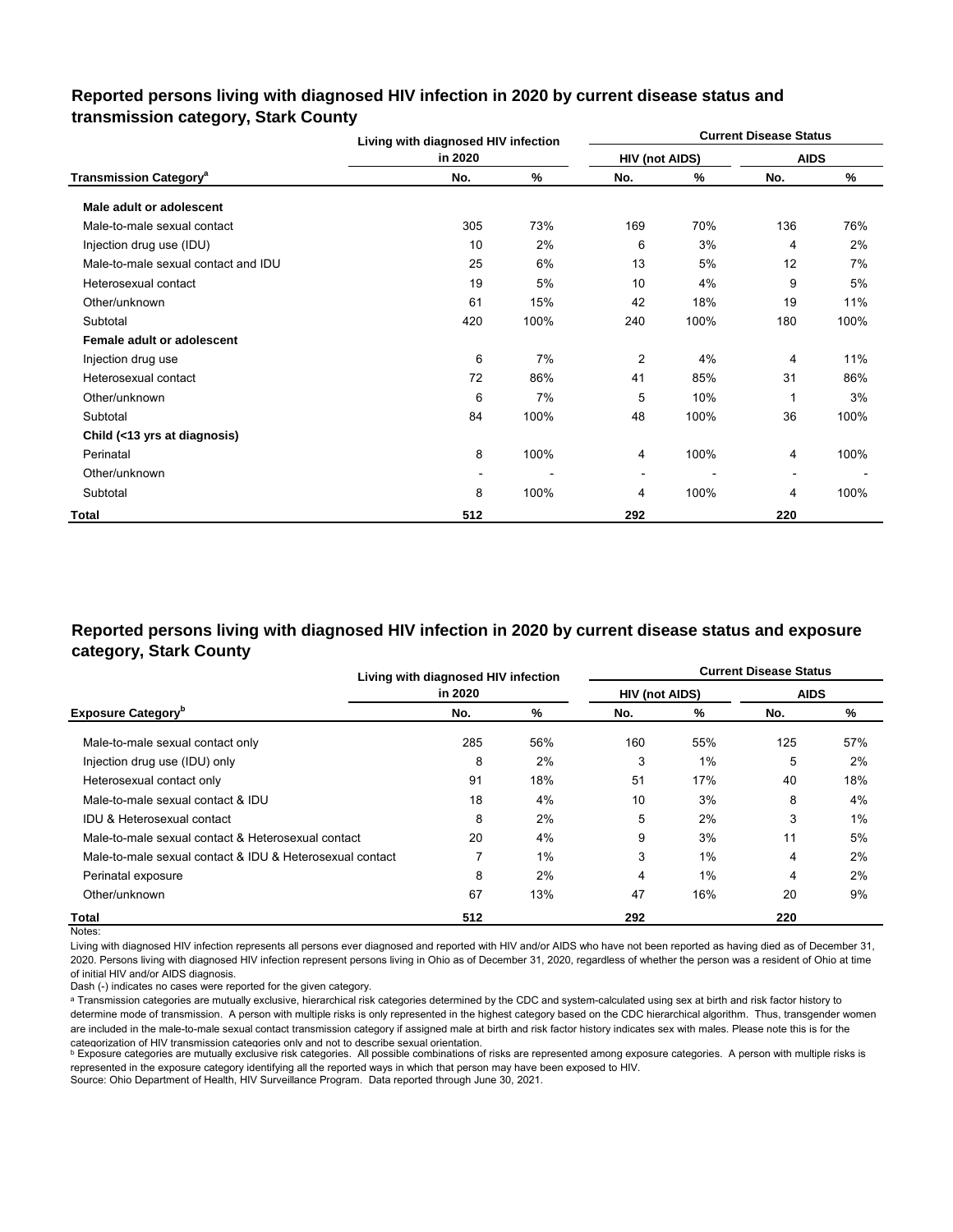|                    |                   | American Indian/Alaska Native |   | <b>Asian/Pacific Islander</b> |                          |                          | <b>Black/African-American</b> |     |                          | Hispanic/ Latinx <sup>a</sup> |     |                          | White             |     |     | <b>Multi-Race</b> |     | <b>Unknown</b>           |     |     |
|--------------------|-------------------|-------------------------------|---|-------------------------------|--------------------------|--------------------------|-------------------------------|-----|--------------------------|-------------------------------|-----|--------------------------|-------------------|-----|-----|-------------------|-----|--------------------------|-----|-----|
| Age at end of year | Rate <sup>b</sup> | No.                           | % | Rate <sup>r</sup>             | No.                      | %                        | Rate <sup>r</sup>             | No. | %                        | Rate <sup>p</sup>             | No. | %                        | Rate <sup>p</sup> | No. | %   | Rate <sup>'</sup> | No. | %                        | No. | ℅   |
| ~13                |                   |                               |   |                               |                          |                          |                               |     |                          |                               |     |                          |                   |     | 1%  |                   |     |                          |     |     |
| $13 - 14$          |                   |                               |   |                               |                          | $\overline{\phantom{0}}$ |                               |     | $\overline{\phantom{a}}$ |                               |     | $\overline{\phantom{0}}$ |                   |     | 1%  |                   |     |                          |     |     |
| $15 - 19$          |                   |                               |   |                               |                          |                          |                               |     | 3%                       |                               |     |                          |                   |     | 1%  |                   |     |                          |     |     |
| 20-24              |                   |                               |   |                               |                          | $\overline{\phantom{a}}$ | 515.5                         |     | 7%                       |                               |     | $\overline{\phantom{0}}$ | 50.3              | 9   | 3%  |                   |     | 15%                      |     |     |
| 25-29              |                   |                               |   |                               | $\overline{\phantom{0}}$ | $\overline{\phantom{a}}$ | 785.0                         | 18  | 12%                      |                               |     | $\overline{\phantom{a}}$ | 137.3             | 26  | 8%  |                   |     | 15%                      |     |     |
| 30-34              |                   |                               |   |                               |                          | $\overline{\phantom{a}}$ | .164.0                        | 23  | 16%                      |                               |     | 8%                       | 155.0             | 29  | 9%  |                   | з   | 23%                      |     |     |
| 35-39              |                   |                               |   |                               |                          | 33%                      | 544.5                         |     | 6%                       |                               |     | 8%                       | 186.8             | 35  | 10% |                   |     |                          |     |     |
| 40-44              |                   |                               |   |                               |                          |                          | 627.7                         | 10  | 7%                       |                               |     | $\overline{\phantom{0}}$ | 160.6             | 29  | 9%  |                   |     |                          |     |     |
| 45-49              |                   |                               |   |                               |                          | 33%                      | 899.7                         | 14  | 9%                       | $\star$                       |     | $\overline{\phantom{a}}$ | 132.7             | 25  | 7%  |                   |     |                          |     |     |
| 50-54              |                   |                               |   |                               |                          | 33%                      | 1,319.9                       | 21  | 14%                      | $\star$                       |     | 33%                      | 237.2             | 50  | 15% |                   | 3   | 23%                      |     |     |
| 55-64              |                   |                               |   |                               | $\overline{\phantom{a}}$ | $\overline{\phantom{a}}$ | 747.6                         | 25  | 17%                      | $\star$                       |     | 33%                      | 172.5             | 82  | 25% | $\star$           |     | 23%                      |     | 50% |
| $65+$              |                   |                               |   |                               |                          | $\overline{\phantom{a}}$ | 323.8                         | 13  | 9%                       |                               |     | 17%                      | 63.2              | 44  | 13% |                   |     | $\overline{\phantom{a}}$ |     | 50% |
| <b>Total</b>       |                   | -                             |   |                               |                          |                          | 509.7                         | 148 |                          | 141.2                         | 12  |                          | 105.1             | 334 |     | 129.1             | 13  |                          |     |     |

© Transmission categories are mutually exclusive, hierarchical risk categories determined by the CDC and system-calculated using sex at birth and risk factor history to determine mode of transmission. A person with multip hierarchical algorithm. Thus, transgender women are included in the male-to-male sexual contact transmission category if assigned male at birth and risk factor history indicates sex with males. Please note this is for the sexual orientation.

<sup>d</sup> Exposure categories are mutually exclusive risk categories. All possible combinations of risks are represented among exposure categories. A person with multiple risks is represented in the exposure category identifying

|                                          | Living with diagnosed HIV infection in 2020 |                          |                                         |                          |                                   |      |                                  |                          |                          |      |                          |         |                          |  |
|------------------------------------------|---------------------------------------------|--------------------------|-----------------------------------------|--------------------------|-----------------------------------|------|----------------------------------|--------------------------|--------------------------|------|--------------------------|---------|--------------------------|--|
| <b>Transmission Category<sup>c</sup></b> | American<br>Indian/Alaska<br><b>Native</b>  |                          | <b>Asian/Pacific</b><br><b>Islander</b> |                          | <b>Black/African-</b><br>American |      | Hispanic/<br>Latinx <sup>a</sup> |                          | White                    |      | <b>Multi-Race</b>        | Unknown |                          |  |
|                                          | No.                                         | %                        | No.                                     | %                        | No.                               | %    | No.                              | %                        | No.                      | %    | No.                      | %       | No.<br>%                 |  |
| Male adult or adolescent                 |                                             |                          |                                         |                          |                                   |      |                                  |                          |                          |      |                          |         |                          |  |
| Male-to-male sexual contact              | $\overline{\phantom{a}}$                    |                          |                                         | 50%                      | 77                                | 69%  | 6                                | 55%                      | 214                      | 76%  |                          | 64%     | $\overline{\phantom{0}}$ |  |
| Injection drug use (IDU)                 |                                             |                          | $\overline{\phantom{0}}$                |                          |                                   | 5%   | $\overline{\phantom{0}}$         |                          | 5                        | 2%   | $\overline{\phantom{0}}$ |         |                          |  |
| Male-to-male sexual contact and IDU      |                                             | $\overline{\phantom{a}}$ | $\overline{\phantom{a}}$                | $\overline{\phantom{a}}$ |                                   | 3%   | 3                                | 27%                      | 19                       | 7%   |                          |         |                          |  |
| Heterosexual contact                     |                                             | $\overline{\phantom{0}}$ | $\overline{\phantom{0}}$                | $\overline{\phantom{a}}$ |                                   | 4%   |                                  | 9%                       | 11                       | 4%   | 3                        | 27%     |                          |  |
| Other/unknown                            |                                             |                          |                                         | 50%                      | 22                                | 20%  |                                  | 9%                       | 34                       | 12%  |                          | 9%      | 100%<br>2                |  |
| Subtotal                                 |                                             | $\overline{\phantom{0}}$ |                                         | 100%                     | 111                               | 100% |                                  | 100%                     | 283                      | 100% |                          | 100%    | 100%<br>2                |  |
| Female adult or adolescent               |                                             |                          |                                         |                          |                                   |      |                                  |                          |                          |      |                          |         |                          |  |
| Injection drug use                       |                                             |                          |                                         |                          |                                   | 3%   |                                  | 100%                     |                          | 9%   |                          |         |                          |  |
| Heterosexual contact                     |                                             |                          |                                         | 100%                     | 33                                | 97%  | $\overline{\phantom{0}}$         |                          | 36                       | 78%  | 2                        | 100%    |                          |  |
| Other/unknown                            |                                             | $\overline{\phantom{a}}$ |                                         | $\overline{\phantom{a}}$ |                                   |      |                                  |                          | 6                        | 13%  |                          |         | $\overline{\phantom{0}}$ |  |
| Subtotal                                 |                                             |                          |                                         | 100%                     | 34                                | 100% |                                  | 100%                     | 46                       | 100% | $\mathbf{2}$             | 100%    | $\overline{\phantom{0}}$ |  |
| Child (<13 yrs at diagnosis)             |                                             |                          |                                         |                          |                                   |      |                                  |                          |                          |      |                          |         |                          |  |
| Perinatal                                |                                             |                          | $\overline{\phantom{0}}$                |                          | 3                                 | 100% | $\overline{\phantom{a}}$         |                          | 5                        | 100% | $\overline{\phantom{0}}$ |         |                          |  |
| Other/unknown                            |                                             | $\overline{\phantom{a}}$ | $\sim$                                  | $\overline{\phantom{a}}$ | $\overline{\phantom{0}}$          |      | $\overline{\phantom{a}}$         | $\overline{\phantom{a}}$ | $\overline{\phantom{0}}$ |      | $\overline{\phantom{0}}$ |         |                          |  |
| Subtotal                                 | $\overline{\phantom{0}}$                    |                          | $\overline{\phantom{a}}$                |                          | 3                                 | 100% | $\overline{a}$                   |                          | $\mathbf b$              | 100% | $\overline{\phantom{0}}$ |         |                          |  |
| Total                                    |                                             |                          |                                         |                          | 148                               |      | 12                               |                          | 334                      |      | 13                       |         |                          |  |

|                                                          | American<br>Indian/Alaska<br><b>Native</b> |                          | Asian/Pacific<br>Islander |                          |     | <b>Black/African-</b><br>American |                          | Hispanic/<br>Latinx <sup>a</sup> |     | White |     | <b>Multi-Race</b> |     | <b>Unknown</b> |
|----------------------------------------------------------|--------------------------------------------|--------------------------|---------------------------|--------------------------|-----|-----------------------------------|--------------------------|----------------------------------|-----|-------|-----|-------------------|-----|----------------|
| <b>Exposure Category<sup>a</sup></b>                     | No.                                        |                          | No.                       |                          | No. |                                   | No.                      |                                  | No. |       | No. |                   | No. |                |
| Male-to-male sexual contact only                         |                                            | $\overline{\phantom{a}}$ |                           | 33%                      | 74  | 50%                               | 6                        | 50%                              | 198 | 59%   | 6   | 46%               |     |                |
| Injection drug use (IDU) only                            |                                            | $\overline{\phantom{a}}$ |                           |                          |     | 2%                                |                          | -                                |     | 1%    |     |                   |     |                |
| Heterosexual contact only                                |                                            |                          |                           | 33%                      | 37  | 25%                               |                          | 8%                               | 47  | 14%   | 5   | 38%               |     |                |
| Male-to-male sexual contact & IDU                        |                                            |                          |                           | $\overline{\phantom{a}}$ |     | 1%                                |                          | 17%                              | 15  | 4%    |     |                   |     |                |
| IDU & Heterosexual contact                               | $\overline{\phantom{0}}$                   | $\overline{\phantom{a}}$ | $\sim$                    | $\overline{\phantom{a}}$ |     | 2%                                |                          | 8%                               |     | 1%    |     |                   |     |                |
| Male-to-male sexual contact & Heterosexual contact       |                                            | $\overline{\phantom{a}}$ | $\overline{\phantom{a}}$  | $\overline{\phantom{a}}$ |     | 2%                                |                          |                                  | 16  | 5%    |     | 8%                |     |                |
| Male-to-male sexual contact & IDU & Heterosexual contact |                                            |                          |                           |                          |     | 1%                                |                          | 8%                               |     | 1%    |     |                   |     |                |
| Perinatal exposure                                       |                                            | $\overline{\phantom{a}}$ | $\overline{\phantom{0}}$  | $\overline{\phantom{a}}$ |     | 2%                                | $\overline{\phantom{0}}$ |                                  |     | 1%    |     |                   |     |                |
| Other/unknown                                            |                                            | $\overline{\phantom{a}}$ |                           | 33%                      | 22  | 15%                               |                          | 8%                               | 40  | 12%   |     | 8%                |     | 100%           |
| Total                                                    |                                            |                          |                           |                          | 148 |                                   | 12                       |                                  | 334 |       | 13  |                   |     |                |

Notes:

Living with diagnosed HIV infection represents all persons ever diagnosed and reported with HIV and/or AIDS who have not been reported as having died as of December 31, 2020. Persons living with diagnosed HIV infection rep regardless of whether the person was a resident of Ohio at time of initial HIV and/or AIDS diagnosis.

#### **Reported persons living with diagnosed HIV infection in 2020 by race/ethnicity and transmission category, Stark County**

#### **Reported persons living with diagnosed HIV infection in 2020 by race/ethnicity and age, Stark County**

#### **Living with diagnosed HIV infection in 2020**

#### **Reported persons living with diagnosed HIV infection in 2020 by race/ethnicity and exposure category, Stark County**

#### **Living with diagnosed HIV infection in 2020**

Source: Ohio Department of Health, HIV Surveillance Program. Data reported through June 30, 2021.

ᵇ The rate is the number of persons living with diagnosed HIV infection per 100,000 population calculated using U.S. Census estimates for that year.

Asterisk (\*) indicates rate not calculated because census data unavailable or for case count <5 due to unstable rates. Dash (-) indicates no cases were reported for the given category.

a Hispanics/Latinx may be of any race. Persons with a race of American Indian/Alaska Native, Asian/Pacific Islander, Black/African-American, White, or Multi-Race are not-Hispanic. Asian/Pacific Islander includes Native Haw

#### HIV.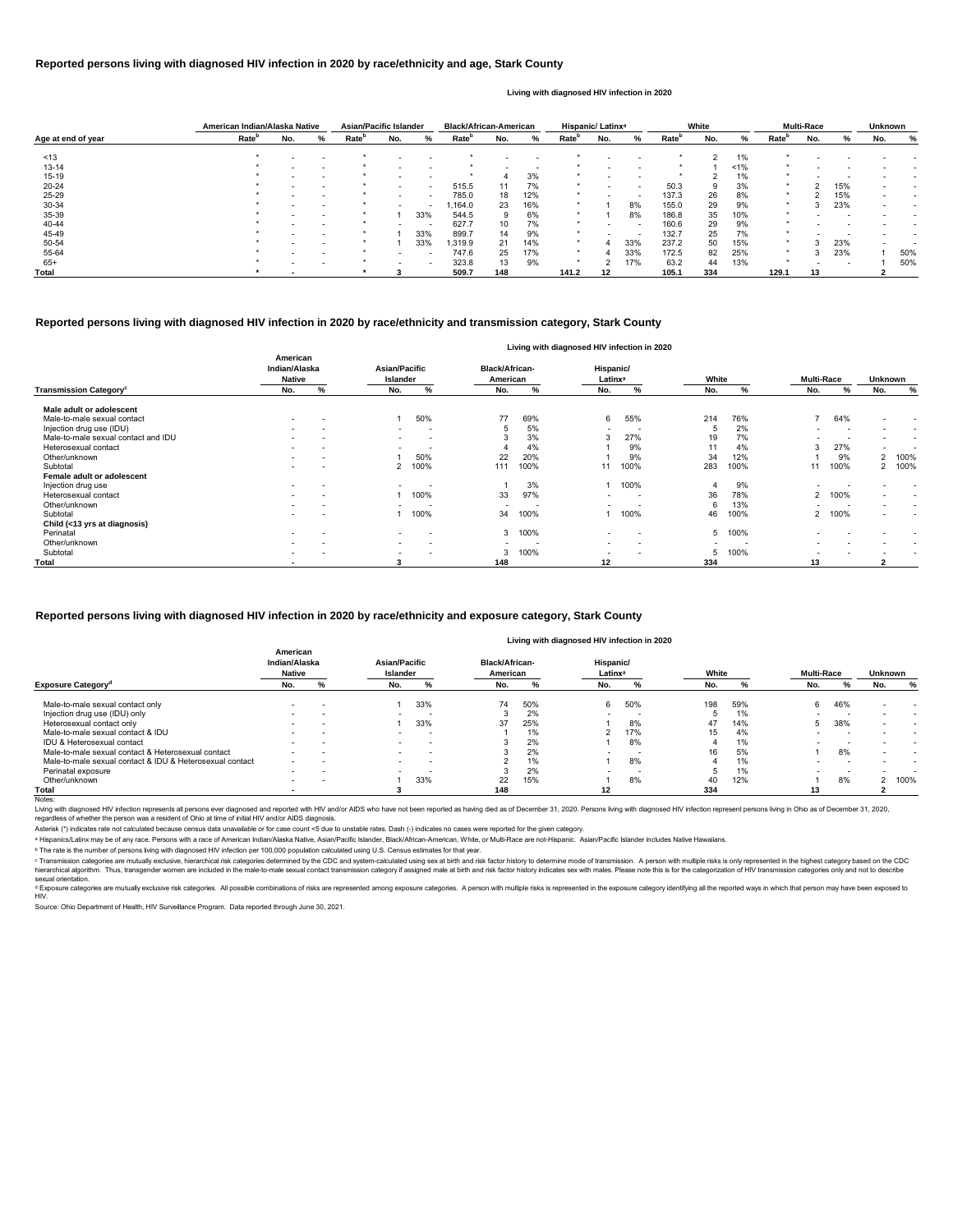# **Trends in reported persons living with diagnosed HIV infection by year of diagnosis and selected characteristics, Stark County, 2016-2020**

**Living with Diagnosed HIV Infection**

|                                              | 2016              |                |       | 2017              |             |         | 2018              |     |         | 2019              |                |       | 2020              |                |         |
|----------------------------------------------|-------------------|----------------|-------|-------------------|-------------|---------|-------------------|-----|---------|-------------------|----------------|-------|-------------------|----------------|---------|
| <b>Characteristic</b>                        | Rate <sup>a</sup> | No.            | %     | Rate <sup>a</sup> | No.         | %       | Rate <sup>a</sup> | No. | %       | Rate <sup>a</sup> | No.            | %     | Rate <sup>a</sup> | No.            | %       |
| Sex at birth                                 |                   |                |       |                   |             |         |                   |     |         |                   |                |       |                   |                |         |
| Males                                        | 210.7             | 382            | 82%   | 217.7             | 394         | 82%     | 233.7             | 422 | 83%     | 237.6             | 428            | 82%   | 234.8             | 422            | 82%     |
| Females                                      | 44.2              | 85             | 18%   | 43.9              | 84          | 18%     | 45.5              | 87  | 17%     | 48.3              | 92             | 18%   | 47.4              | 90             | 18%     |
| Age at end of year                           |                   |                |       |                   |             |         |                   |     |         |                   |                |       |                   |                |         |
| ~13                                          | $\star$           | 3              | 1%    |                   | 3           | 1%      | $\star$           | 3   | 1%      | $\star$           | $\overline{2}$ | $1\%$ |                   | $\overline{2}$ | $1\%$   |
| 13-14                                        | $\star$           |                |       |                   |             |         | $\star$           |     |         |                   | -1             | 1%    |                   | 1              | 1%      |
| 15-19                                        | 20.7              | 5              | 1%    | $\star$           | 4           | 1%      | 34.1              | 8   | 2%      | $\ast$            | 4              | 1%    | 26.5              | 6              | 1%      |
| 20-24                                        | 99.3              | 23             | 5%    | 117.8             | 27          | 6%      | 132.5             | 30  | 6%      | 107.5             | 24             | 5%    | 99.8              | 22             | 4%      |
| 25-29                                        | 219.9             | 50             | 11%   | 212.8             | 49          | 10%     | 222.5             | 52  | 10%     | 222.1             | 52             | 10%   | 199.8             | 46             | 9%      |
| 30-34                                        | 229.3             | 49             | 10%   | 237.7             | 50          | 10%     | 252.5             | 53  | 10%     | 247.1             | 53             | 10%   | 253.4             | 56             | 11%     |
| 35-39                                        | 122.3             | 26             | 6%    | 129.7             | 28          | 6%      | 169.8             | 37  | 7%      | 203.0             | 44             | 8%    | 212.2             | 46             | 9%      |
| 40-44                                        | 143.8             | 30             | 6%    | 162.5             | 33          | 7%      | 168.3             | 34  | 7%      | 171.2             | 35             | 7%    | 188.3             | 39             | 8%      |
| 45-49                                        | 367.8             | 89             | 19%   | 330.3             | 79          | 17%     | 308.8             | 72  | 14%     | 266.4             | 60             | 12%   | 186.4             | 40             | 8%      |
| 50-54                                        | 246.7             | 64             | 14%   | 258.5             | 65          | 14%     | 283.1             | 69  | 14%     | 331.9             | 79             | 15%   | 334.8             | 79             | 15%     |
| 55-64                                        | 172.7             | 94             | 20%   | 187.9             | 102         | 21%     | 204.2             | 110 | 22%     | 218.2             | 116            | 22%   | 219.0             | 115            | 22%     |
| $65+$                                        | 49.1              | 34             | 7%    | 53.7              | 38          | 8%      | 56.7              | 41  | 8%      | 67.7              | 50             | 10%   | 79.7              | 60             | 12%     |
| Race/Ethnicity <sup>b</sup>                  |                   |                |       |                   |             |         |                   |     |         |                   |                |       |                   |                |         |
| American Indian/Alaska Native                | $^\star$          |                |       |                   |             |         |                   |     |         |                   |                |       |                   |                |         |
| Asian/Pacific Islander                       | $^\star$          | $\overline{2}$ | 1%    |                   | 2           | 1%      | $\star$           | 3   | 1%      |                   | 3              | 1%    | $^\ast$           | 3              | 1%      |
| Black/African-American                       | 406.4             | 117            | 25%   | 425.1             | 123         | 26%     | 479.9             | 139 | 27%     | 485.7             | 141            | 27%   | 509.7             | 148            | 29%     |
| Hispanic/Latinx                              | 122.6             | 9              | 2%    | 104.1             | 8           | 2%      | 137.3             | 11  | 2%      | 121.2             | 10             | 2%    | 141.2             | 12             | 2%      |
| White                                        | 99.6              | 323            | 69%   | 101.1             | 326         | 68%     | 104.7             | 336 | 66%     | 108.3             | 346            | 67%   | 105.1             | 334            | 65%     |
| Multi-Race                                   | 158.4             | 14             | 3%    | 188.3             | 17          | 4%      | 193.7             | 18  | 4%      | 190.4             | 18             | 3%    | 129.1             | 13             | 3%      |
| Unknown                                      | $\star$           | $\overline{2}$ | 1%    | $\star$           | 2           | 1%      | ×                 | 2   | 1%      | $\star$           | $\overline{2}$ | 1%    | $^\ast$           | 2              | $< 1\%$ |
| Race/Ethnicity <sup>b</sup> and Sex at birth |                   |                |       |                   |             |         |                   |     |         |                   |                |       |                   |                |         |
| American Indian/Alaska Native Males          | $\ast$            |                |       |                   |             |         |                   |     |         |                   |                |       |                   |                |         |
| American Indian/Alaska Native Females        |                   |                |       |                   |             |         |                   |     |         |                   |                |       |                   |                |         |
| Asian/Pacific Islander Males                 |                   | $\mathbf 1$    | 1%    |                   |             | 1%      |                   | 2   | $1\%$   |                   | $\overline{2}$ | 1%    |                   | $\overline{2}$ | 1%      |
| Asian/Pacific Islander Females               | $\star$           | $\mathbf 1$    | 1%    |                   | -1          | 1%      | ×                 | 1   | $1\%$   | $\ast$            | $\overline{1}$ | <1%   |                   | 1              | 1%      |
| <b>Black/African-American Males</b>          | 624.2             | 88             | 19%   | 662.4             | 94          | 20%     | 756.1             | 107 | 21%     | 756.2             | 107            | 21%   | 790.6             | 112            | 22%     |
| <b>Black/African-American Females</b>        | 197.4             | 29             | 6%    | 196.7             | 29          | 6%      | 216.0             | 32  | 6%      | 228.5             | 34             | 7%    | 242.1             | 36             | 7%      |
| Hispanic/Latino Males                        | 212.1             | 8              | 2%    | 179.4             | 7           | 1%      | 244.8             | 10  | 2%      | 239.1             | 10             | 2%    | 251.7             | 11             | 2%      |
| Hispanic/Latina Females                      | $\star$           | $\mathbf{1}$   | 1%    |                   | $\mathbf 1$ | 1%      | $\star$           | 1   | $< 1\%$ |                   |                |       | $^\star$          | 1              | 1%      |
| <b>White Males</b>                           | 171.7             | 270            | 58%   | 177.1             | 277         | 58%     | 183.8             | 286 | 56%     | 188.4             | 292            | 56%   | 184.3             | 284            | 55%     |
| <b>White Females</b>                         | 31.7              | 53             | 11%   | 29.5              | 49          | 10%     | 30.3              | 50  | 10%     | 32.8              | 54             | 10%   | 30.6              | 50             | 10%     |
| Multi-Race Males                             | 297.3             | 13             | 3%    | 289.2             | 13          | 3%      | 321.1             | 15  | 3%      | 315.9             | 15             | 3%    | 217.6             | 11             | 2%      |
| Multi-Race Females                           | $\star$           | $\mathbf{1}$   | 1%    | $\star$           | 4           | 1%      | $\star$           | 3   | 1%      | $\ast$            | 3              | 1%    | $^\star$          | $\overline{2}$ | 1%      |
| Unknown                                      | $\star$           | 2              | $1\%$ | $\star$           | 2           | $< 1\%$ | $\star$           | 2   | $1\%$   | $\star$           | 2              | $1\%$ | $^{\ast}$         | $\overline{c}$ | 1%      |
| <b>Total</b><br>Notes:                       | 125.0             | 467            |       | 128.3             | 478         |         | 137.0             | 509 |         | 140.3             | 520            |       | 138.5             | 512            |         |

Living with diagnosed HIV infection by year (2016-2020) represents all persons ever diagnosed and reported with HIV and/or AIDS who have not been reported as having died as of December 31 of the corresponding year. Persons living with diagnosed HIV infection represent persons living in Ohio as of December 31 of the corresponding year, regardless of whether the person was a resident of Ohio at time of initial HIV and/or AIDS diagnosis.

Asterisk (\*) indicates rate not calculated for case count <5 due to unstable rates. Dash (-) indicates no cases were reported for the given category.

<sup>a</sup> The rate is the number of persons living with diagnosed HIV infection per 100,000 population calculated using U.S. Census estimates for that year.

ᵇ Hispanics/Latinx may be of any race. Persons with a race of American Indian/Alaska Native, Asian/Pacific Islander, Black/African-American, White, or Multi-Race are not-Hispanic. Asian/Pacific Islander includes Native Hawaiians.